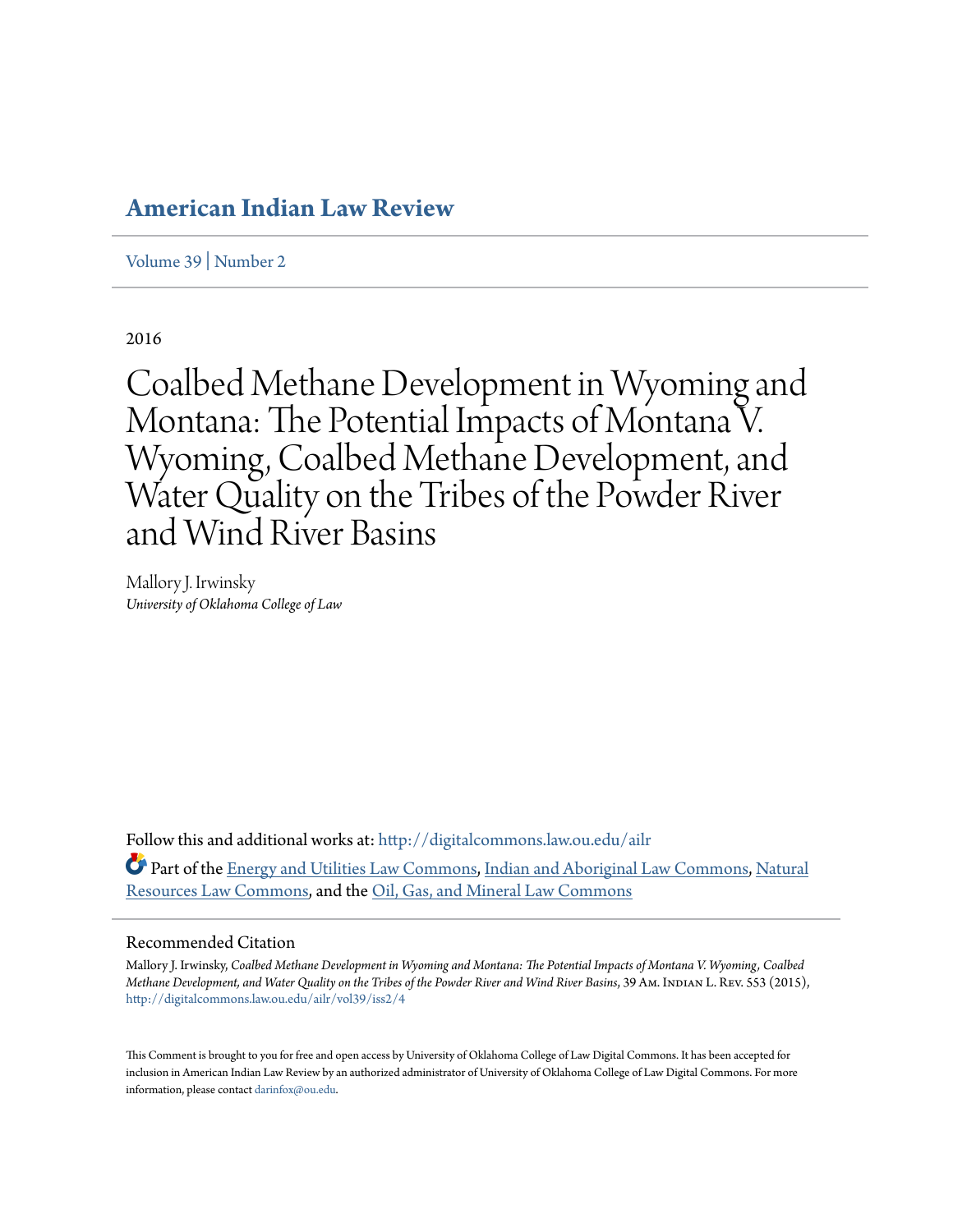## **COALBED METHANE DEVELOPMENT IN WYOMING AND MONTANA: THE POTENTIAL IMPACTS OF** *MONTANA V. WYOMING***, COALBED METHANE DEVELOPMENT, AND WATER QUALITY ON THE TRIBES OF THE POWDER RIVER AND WIND RIVER BASINS**

*Mallory Irwinsky\**

#### *I. Introduction*

For the past few decades, the production of coalbed methane (CBM) across the United States has grown as the demand for fuel has increased across the nation, coupled with a desire for cleaner-burning energy sources. CBM, a form of natural gas, is not only cheaper to produce than conventional natural gas, but it is touted as a "clean energy" projected to eventually constitute a large majority of the energy consumed across the United States.<sup>1</sup> Increased production, however, brings unknowns with potentially disastrous consequences. In particular, questions have arisen about the quantity and quality of water coproduced with CBM. The quality of this coproduced water in particular is concerning, as it is discharged directly back into surface water or into underground aquifers.<sup>2</sup> Coproduced water can have high salinity and even radioactivity.<sup>3</sup> Although new technologies are being developed to test and treat this water for potential reuse in both drilling operations and domestic settings, the feasibility of this technology remains uncertain, and concerns remain about whether coproduced water can be handled in a manner that avoids pollution and potential harm to communities in development areas throughout the entire CBM process.<sup>4</sup>

Development of CBM occurs through a process called "dewatering" where water is removed from coalbeds, allowing methane to rise to the surface. Dewatering results in the coproduction of both methane and

4. Asche et al., *supra* note 2, at 124.

 <sup>\*</sup> Second-year student, University of Oklahoma College of Law.

 <sup>1.</sup> Robert J. Duffy, *Political Mobilization, Venue Change, and the Coal Bed Methane Conflict in Montana and Wyoming*, 45 NAT. RESOURCES J. 409, 412-13 (2005).

 <sup>2.</sup> Frank Asche et al., *Gas Versus Oil Prices: The Impact of Shale Gas*, 47 ENERGY POL'Y 117, 124 (2012).

 <sup>3.</sup> Steffen Jenner & A.J. Lamadrid, *Shale Gas Vs. Coal: Policy Implications from Environmental Impact Comparisons of Shale Gas, Conventional Gas, and Coal on Air, Water, and Land in the United States*, 53 ENERGY POL'Y 442, 446 (2013).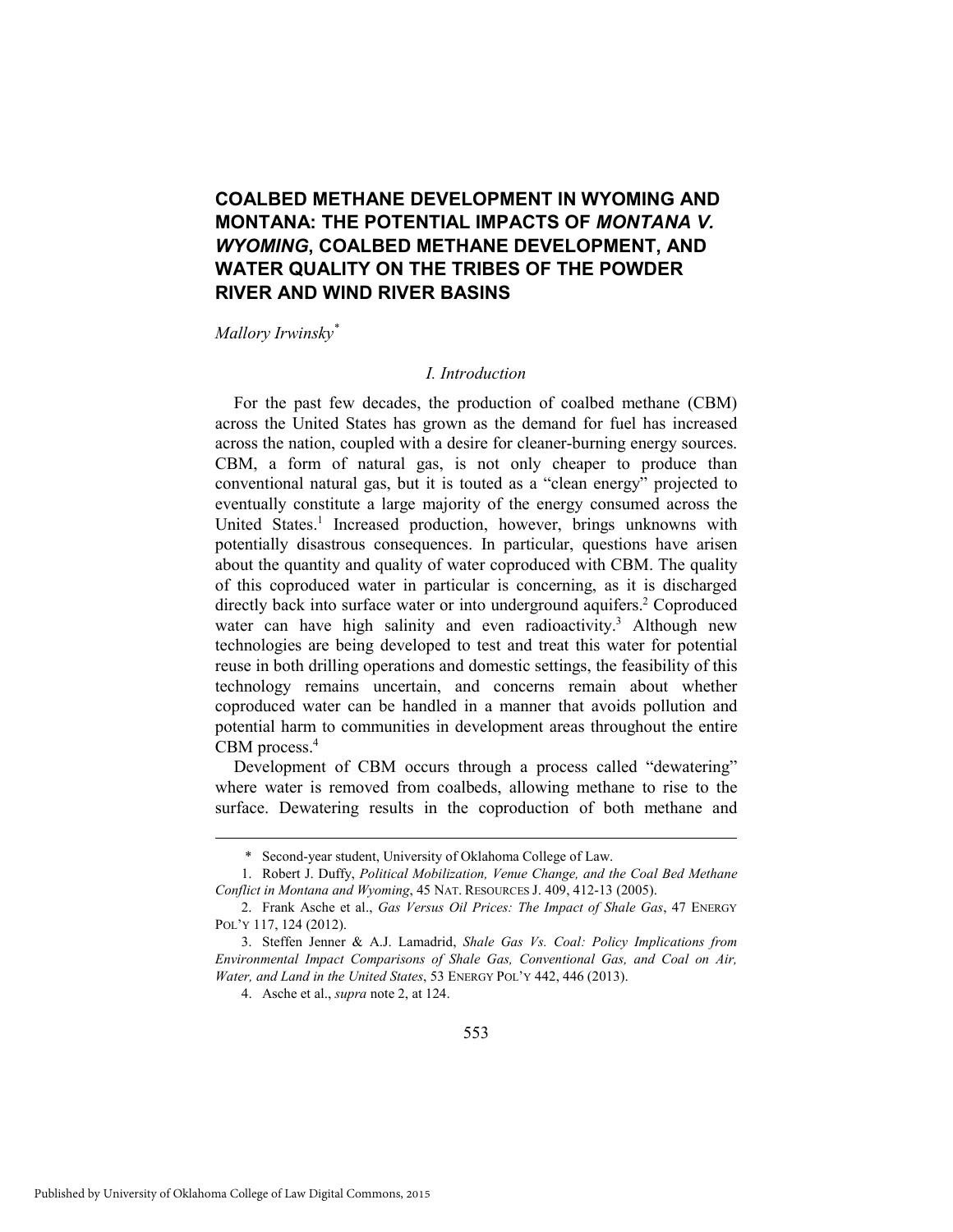billions of barrels of coproduced water.<sup>5</sup> Coalbeds in regions that produce CBM generally also function as major aquifers and are important groundwater sources in areas that regularly face water scarcity.6 Unfortunately, CBM development and the resulting coproduced water deplete aquifers, $7$  as production continues to grow and dewatering inevitably increases.<sup>8</sup> While natural recharge of the aquifers occurs through rainfall and runoff, the rate of withdrawal from CBM development grossly exceeds this recharge rate, which is often only centimeters per year.<sup>9</sup> Even in the best case scenario for the aquifers, where CBM development and dewatering would be halted entirely, complete recharge could still take hundreds of years.<sup>10</sup>

Water concerns between Montana and Wyoming have recently come to a head over the availability of water and CBM development in the ongoing case of *Montana v. Wyoming*. 11 Montana, which is downstream from Wyoming, brought suit in 2007 due to a water shortage in the region.<sup>12</sup> Montana alleged that Wyoming was in violation of the Yellowstone River Compact (Compact), which governs water use between the two states.13 As part of this violation, Montana claimed that CBM groundwater withdrawals in Wyoming deplete the surface waters belonging to their junior downstream users under the Compact.14 The U.S. Supreme Court appointed Special Master Professor Barton H. Thompson in 2008 to preside over this

 <sup>5.</sup> U.S. GEOLOGICAL SURV., COALBED METHANE EXTRACTION AND SOIL SUITABILITY CONCERNS IN THE POWDER RIVER BASIN, MONTANA AND WYOMING (2006) [hereinafter USGS, COALBED METHANE EXTRACTION], *available at* http://pubs.usgs.gov/fs/2006/3137/ pdf/fs06-3137\_508.pdf.

 <sup>6.</sup> James Murphy, *Slowing the Onslaught and Forecasting Hope for Change: Litigation Efforts Concerning the Environmental Impacts of Coalbed Methane Development in the Powder River Basin*, 24 PACE ENVTL. L. REV. 399, 400 (2007).

 <sup>7.</sup> U.S. GEOLOGICAL SURV., WATER PRODUCED WITH COAL-BED METHANE (2000) [hereinafter USGS, WATER PRODUCED], *available at* http://pubs.usgs.gov/fs/fs-0156-00/fs-0156-00.pdf.

 <sup>8.</sup> USGS, COALBED METHANE EXTRACTION, *supra* note 5.

 <sup>9.</sup> Tom Myers, *Groundwater Management and Coal Bed Methane Development in the Powder River Basin of Montana*, 368 J. HYDROLOGY 178, 181 (2009).

 <sup>10.</sup> *Id.*

 <sup>11. 131</sup> S. Ct. 1765 (2011).

 <sup>12.</sup> Michelle Bryan Mudd, Montana v. Wyoming*: An Opportunity to Right the Course for Coalbed Methane Development and Prior Appropriation*, 5 GOLDEN GATE U. ENVTL. L.J. 297, 298, 301 (2012).

 <sup>13.</sup> *Id.* at 299.

 <sup>14.</sup> *Id.* at 298.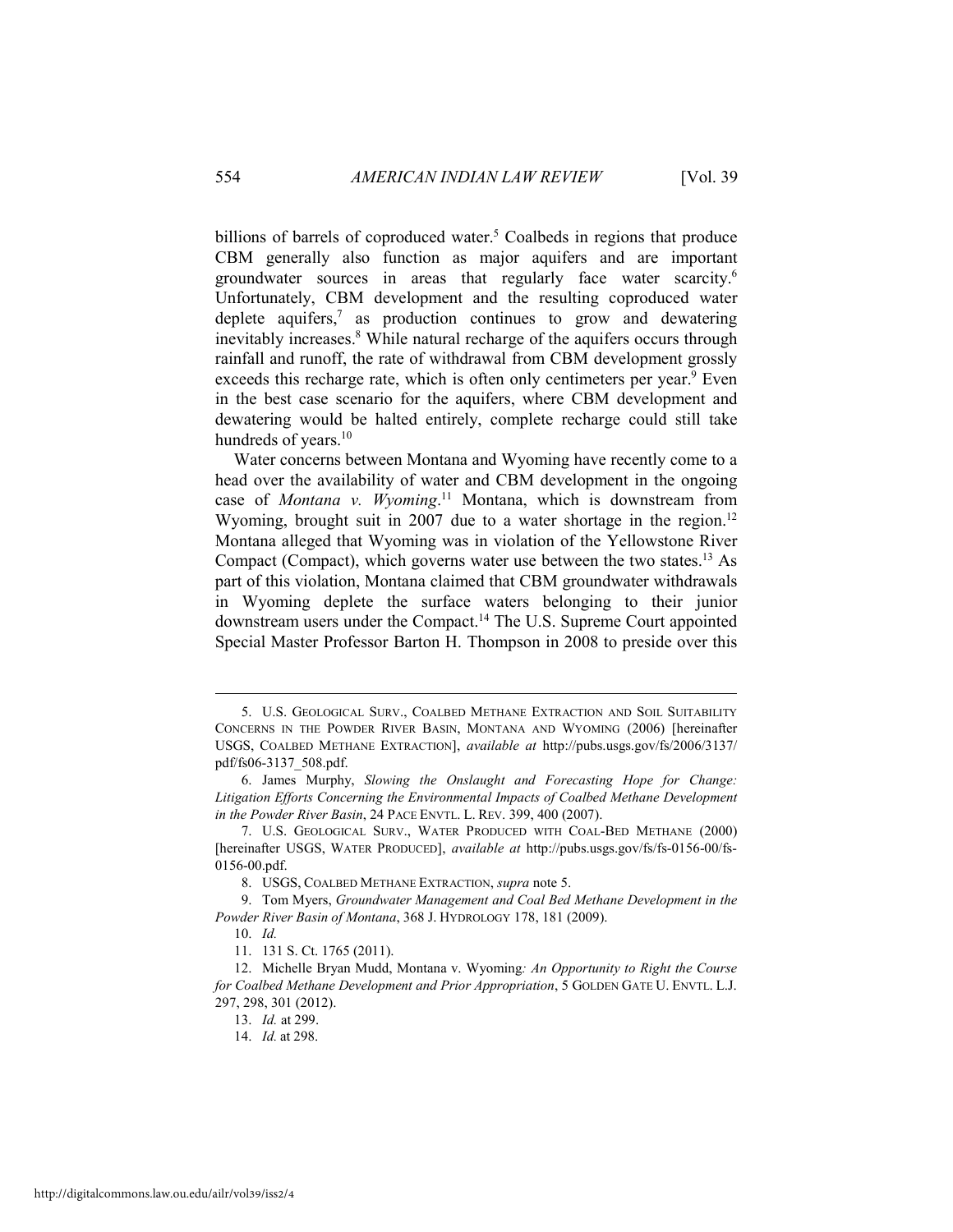matter.15 While Professor Thompson has made his First Interim Report, which was affirmed by the Supreme Court,<sup>16</sup> he has not yet ruled on whether Wyoming violated the Compact by allowing CBM groundwater withdrawals to deplete surface waters belonging to Montana.<sup>17</sup> Still to be considered, however, is the impact these water issues have on tribes in this region, who are in close proximity to much of the CBM development and whose reservations are dependent on water from the Yellowstone River and its tributaries. In particular, the tribes of the Northern Cheyenne Indian Reservation and the Wind River Reservation stand to be affected by the ongoing litigation and the continued CBM development in the area.

The Northern Cheyenne Indian Reservation is home to the Northern Cheyenne Tribe. Located in southeastern Montana, the reservation is about  $445,000$  acres in size<sup>18</sup> and lies adjacent to the Tongue River, a tributary of the Yellowstone River.19 The Wind River Reservation, located in southwestern Wyoming, is home to both the Eastern Shoshone and Northern Arapaho Tribes and encompasses over two million acres of land.<sup>20</sup> These reservations are both situated within basins rich in natural resources, such as CBM, that are rapidly being developed and exploited, often with little regulation or consideration of the impact that this development will have on tribal land and water near the development operations.<sup>21</sup> While conflicts over tribal surface water rights are governed by the *Winters*  $\phi$  doctrine,<sup>22</sup> tribal rights to certain quantities of groundwater and to a certain quality of water have not been widely addressed.23

The *Winters* doctrine dictates when the federal government sets aside a certain portion of land for a tribal reservation, the amount of surface water needed to fulfill the purposes of that reservation is impliedly reserved to the tribe. However, this right to water does not extend, as it arguably and

 <sup>15.</sup> Montana v. Wyoming, 129 S. Ct. 480 (2008).

 <sup>16.</sup> Montana v. Wyoming, 131 S. Ct. 1765, 1769 (2011).

 <sup>17.</sup> Mudd, *supra* note 12, at 299-300.

 <sup>18.</sup> *Northern Cheyenne Tribe*, MONT. GOVERNOR'S OFFICE OF INDIAN AFF., http://www.tribalnations.mt.gov/northerncheyenne.aspx (last visited Mar. 23, 2015).

 <sup>19.</sup> Henry Loble, *Interstate Water Compacts and Mineral Development (with Emphasis on the Yellowstone River Compact)*, 21 ROCKY MTN. MIN. L. INST. 24 (1976).

 <sup>20.</sup> *Wind River Agency*, U.S. DEP'T. OF THE INTERIOR: INDIAN AFFAIRS, http://www.bia.gov/WhoWeAre/RegionalOffices/RockyMountain/WeAre/WindRiver/ (last visited Mar. 24, 2015).

 <sup>21.</sup> Mudd, *supra* note 12, at 313.

 <sup>22.</sup> *See* Winters v. United States, 207 U.S. 564 (1908).

 <sup>23.</sup> Judith V. Royster, *A Primer on Indian Water Rights: More Questions than Answers*,

<sup>30</sup> TULSA L.J. 61, 67 (1994) [hereinafter Royster, *A Primer*].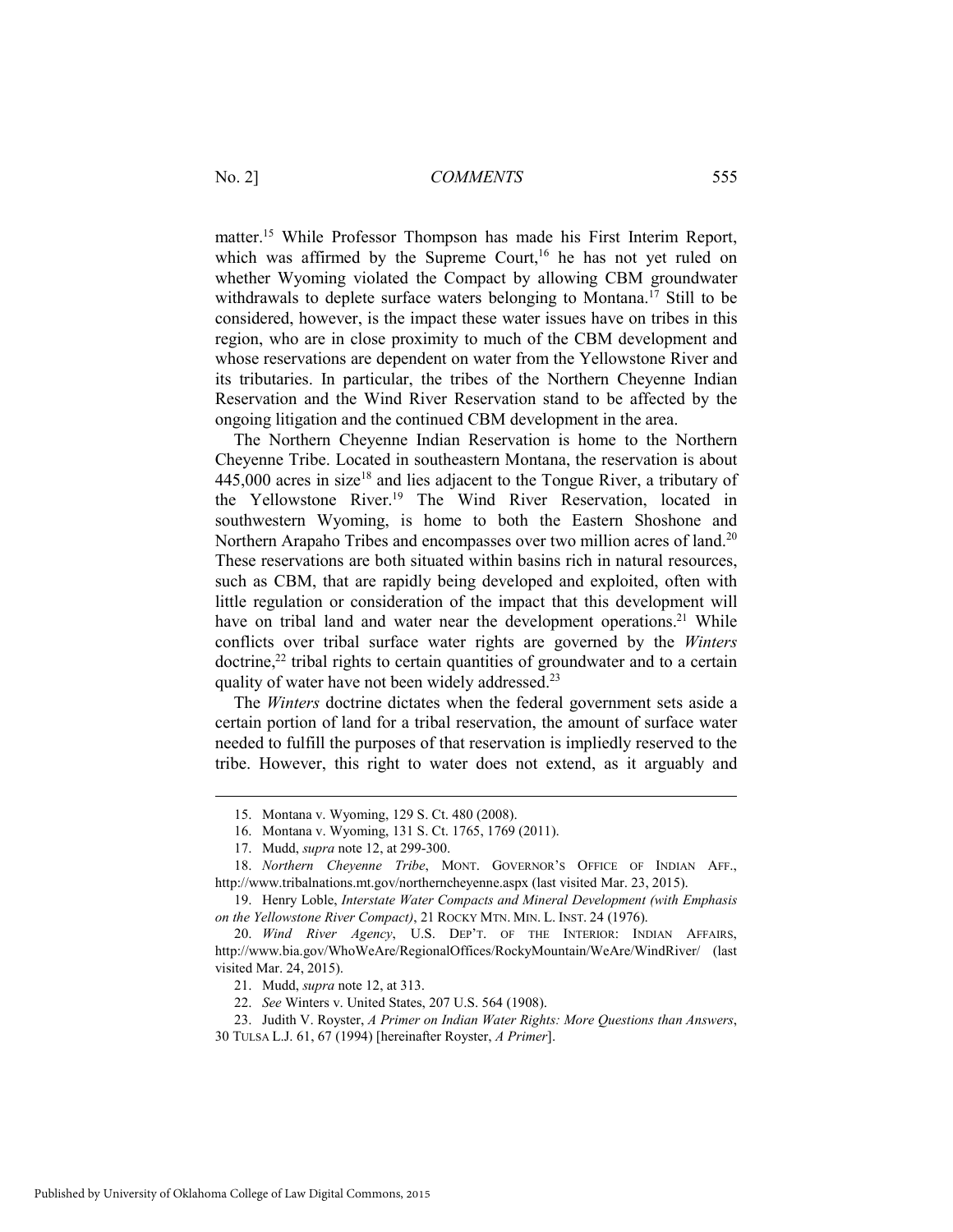logically should, to groundwater, even though the scientific community almost unanimously accepts that surface water and groundwater are hydrologically connected. Only the Wyoming Supreme Court has addressed whether tribes have a right to groundwater, and unfortunately it ruled in the negative.24 Furthermore, the additional *Winters* rights issue of whether tribes have a right to a certain quality of water also remains undecided.<sup>25</sup>

Tribal rights to groundwater and water quality in the northwestern United States—a region that has a semi-arid climate, little rainfall, and rapidly increasing CBM development—must be defined and regulated in order to keep up with the ever-increasing race to develop natural resources.26 Although avenues of cleaner energy are crucial to our nation's future and should be explored, we must remember the potential impacts that CBM development may have on those nearby who depend on groundwater to sustain their ways of life, which often include agriculture and other land uses requiring large quantities of water.<sup>27</sup> These issues are becoming increasingly important as CBM is likely to affect both the quality and quantity of water available to tribes. The water coproduced with CBM production can be highly saline, and its disposal into the surface water can impact crops and ecosystems. Furthermore, the amount of water withdrawn from the aquifers through the dewatering process is crucial in a region that is already prone to water shortages. While the current suit between Montana and Wyoming does not address tribal water rights, should these rights be impaired and the Compact violated, the tribes would likely be able to either participate in the ongoing litigation or bring suit on their own. It is important that the law consider and define these rights for the benefit of both the tribes and the states, and take a forward-looking approach that is proactive rather than reactive.28 This comment will first analyze the CBMproducing basins in both Montana and Wyoming and discuss the potential consequences of CBM production. Next, tribal rights with respect to water quality will be investigated, with particular focus on the tribes of Montana and Wyoming in close proximity to CBM production. Finally, the ongoing litigation between the two states will be discussed, as well as the potential impacts of a major decision concerning water rights in the region.

 <sup>24.</sup> *In re* General Adjudication of All Rights to Use Water in the Big Horn River System (*Big Horn I*), 753 P.2d 76, 99-100 (Wyo. 1988).

 <sup>25.</sup> Royster, *A Primer*, *supra* note 23, at 84.

 <sup>26.</sup> Murphy, *supra* note 6, at 401.

 <sup>27.</sup> *Id.* 

 <sup>28.</sup> *Id.*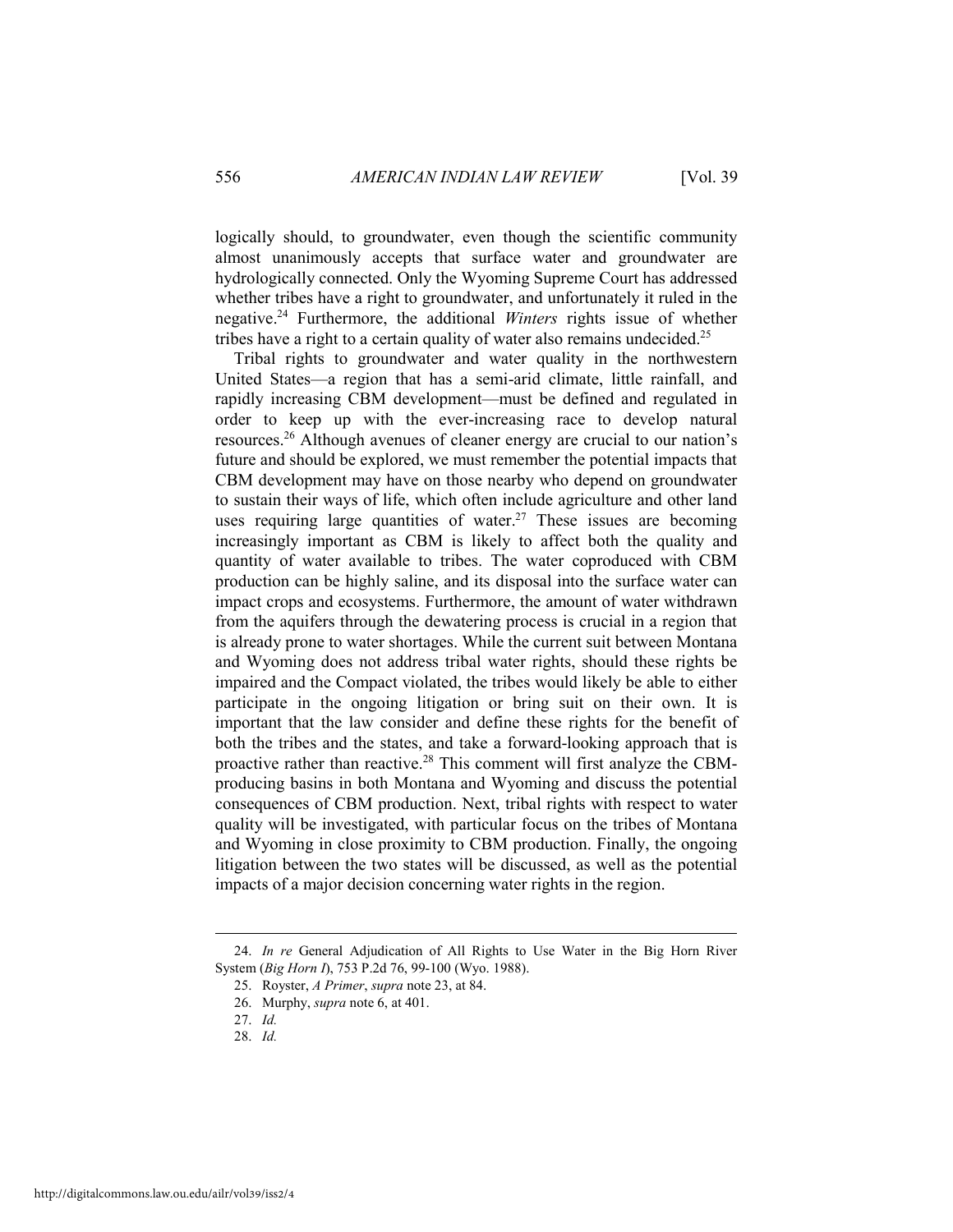#### *II. Geologic History*

The CBM reserves of the western United States are an important alternative energy source for the future in a nation constantly attempting to minimize dependence on foreign oil and move towards domestically produced cleaner-burning fuels to supplement its growing needs. CBM produced nationwide is currently estimated to make up five to seven percent of the total natural gas consumed in the United States, and is expected to contribute even more in the future.<sup>29</sup> Increasing the amount of gas in our energy profile can reduce emissions, supply more clean electric power, and replace coal in many instances.30 It is a viable alternative worth pursuing now and in the future. The instability of the global market only emphasizes the need to pursue self-sustaining energies that reduces dependency on foreign energy sources.

The Powder River and Wind River Basins of Montana and Wyoming are among thirteen basins in the United States that hold the majority of recoverable CBM deposits.31 Estimations of CBM natural gas reserves in the two basins total approximately seven hundred trillion cubic feet in volume, though not all of this gas may be feasibly recoverable.32 The Powder River Basin, which stretches from southwestern Montana to northeastern Wyoming,<sup>33</sup> is one of largest CBM reserves in North America.34 Its reserves are estimated at around thirty-nine trillion cubic feet, about two-thirds of which are currently feasible to recover.<sup>35</sup> Over the past two decades, however, the amount of producing CBM wells in both basins has increased at an amazing rate due to improved recovery efficiency and production rates achieved through technological developments.<sup>36</sup>

The coalbeds in each basin share a similar geologic history. Both are approximately sixty-five million years old (formed during the Cretaceous to early Tertiary eras), and can vary in thickness.<sup>37</sup> The Powder River Basin is

 <sup>29.</sup> Duffy, *supra* note 1, at 412.

 <sup>30.</sup> Jenner & Lamadrid, *supra* note 3, at 451.

 <sup>31.</sup> PHILLIP WM. LEAR & J. MATTHEW SNOW, COAL AND COALBED METHANE DEVELOPMENT CONFLICTS REVISITED: THE OIL AND GAS PERSPECTIVE § 10.03 (Rocky Mountain Mineral Law Special Inst. 2003).

 <sup>32.</sup> Murphy, *supra* note 6, at 402-03.

 <sup>33.</sup> *Geology of Wyoming*, WYO. ST. GEOLOGICAL SURV., http://www.wsgs.wyo.gov/ Research/Geology/ (last visited Dec. 21, 2014).

 <sup>34.</sup> LEAR & SNOW, *supra* note 31, at 10.

 <sup>35.</sup> Murphy, *supra* note 6, at 404.

 <sup>36.</sup> Duffy, *supra* note 1, at 412-13.

 <sup>37.</sup> LEAR & SNOW, *supra* note 31, at 10.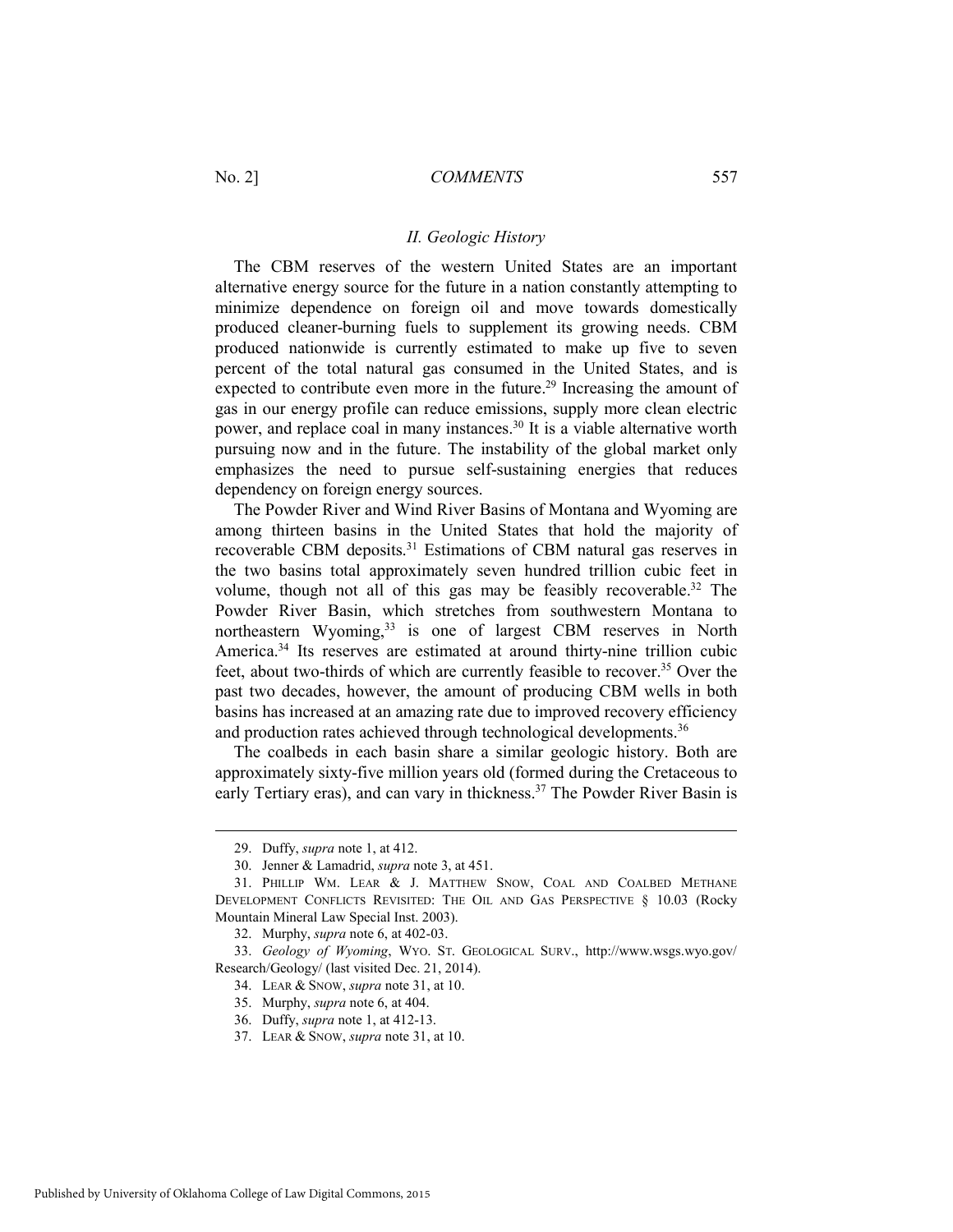made up of a geologic system called the "Tertiary Upper-Cretaceous coalbed methane total petroleum system,"38 which is surrounded by several mountain ranges, all formed during the Laramide Orogeny—a mountainbuilding event which occurred in the late Cretaceous to Tertiary period.<sup>39</sup> The basinal coalbeds within the basin are deepest in the center, where the Fort Union coalbeds are up to fifty feet thick and the Wasatch coalbeds are around twenty-five feet thick.<sup>40</sup> In total, the Powder River Basin spans about 25,800 square miles, over twice the size of the Wind River Basin.<sup>41</sup>

The Wind River Basin, located in central to southwestern Wyoming, is bound on all sides by Laramide uplifts<sup>42</sup> and spans about  $11,700$  square miles. It contains coalbeds which produce both CBM and oil.<sup>43</sup> In addition, sandstone units in the basin are also a source of CBM.<sup>44</sup>

#### *A. Coalbed Methane Formation*

In 2012, Wyoming was first in the nation in coal production and fifth in natural gas production,<sup>45</sup> while Montana was seventh in coal production and twentieth in natural gas production.<sup>46</sup> That same year, the two states combined produced over seven trillion British thermal units (BTU) of coal, and more than two trillion BTU of marketed natural gas, $47$  making them crucial players in the fight for energy independence in the United States. These resources are located largely in the Powder River and Wind River Basins, in coalbeds formed from the accumulation and compression of

 <sup>38.</sup> ROMEO M. FLORES, U.S. GEOLOGICAL SURVEY, COALBED METHANE IN THE POWDER RIVER BASIN, WYOMING AND MONTANA: AN ASSESSMENT OF THE TERTIARY-UPPER CRETACEOUS COALBED METHANE TOTAL PETROLEUM SYSTEM 1 (2004), http://pubs.usgs. gov/dds/dds-069/dds-069-c/REPORTS/Chapter\_2.pdf (chapter 2 of TOTAL PETROLEUM SYSTEM AND ASSESSMENT OF COALBED GAS IN THE POWDER RIVER BASIN PROVINCE, WYOMING AND MONTANA (USGS Power River Basin Province Assessment Team comp., 2004)).

 <sup>39.</sup> *Id.* 

 <sup>40.</sup> *Id.* at 10.

 <sup>41.</sup> *Id.*

 <sup>42.</sup> *Wind River Reservation*, U.S. OFF. OF ENERGY EFFICIENCY & RENEWABLE ENERGY, https://www1.eere.energy.gov/tribalenergy/guide/pdfs/wind\_river.pdf (last visited Sept. 26, 2014).

 <sup>43.</sup> *Id.* 

 <sup>44.</sup> *Id.* 

 <sup>45.</sup> *Wyoming*, U.S. ENERGY INFO. ADMIN., http://www.eia.gov/state/?sid=WY (last visited Sept. 22, 2014).

 <sup>46.</sup> *Montana*, U.S. ENERGY INFO. ADMIN., http://www.eia.gov/state/?sid=MT (last visited Sept. 22, 2014).

 <sup>47.</sup> *Wyoming*, *supra* note 45; *Montana*, *supra* note 46.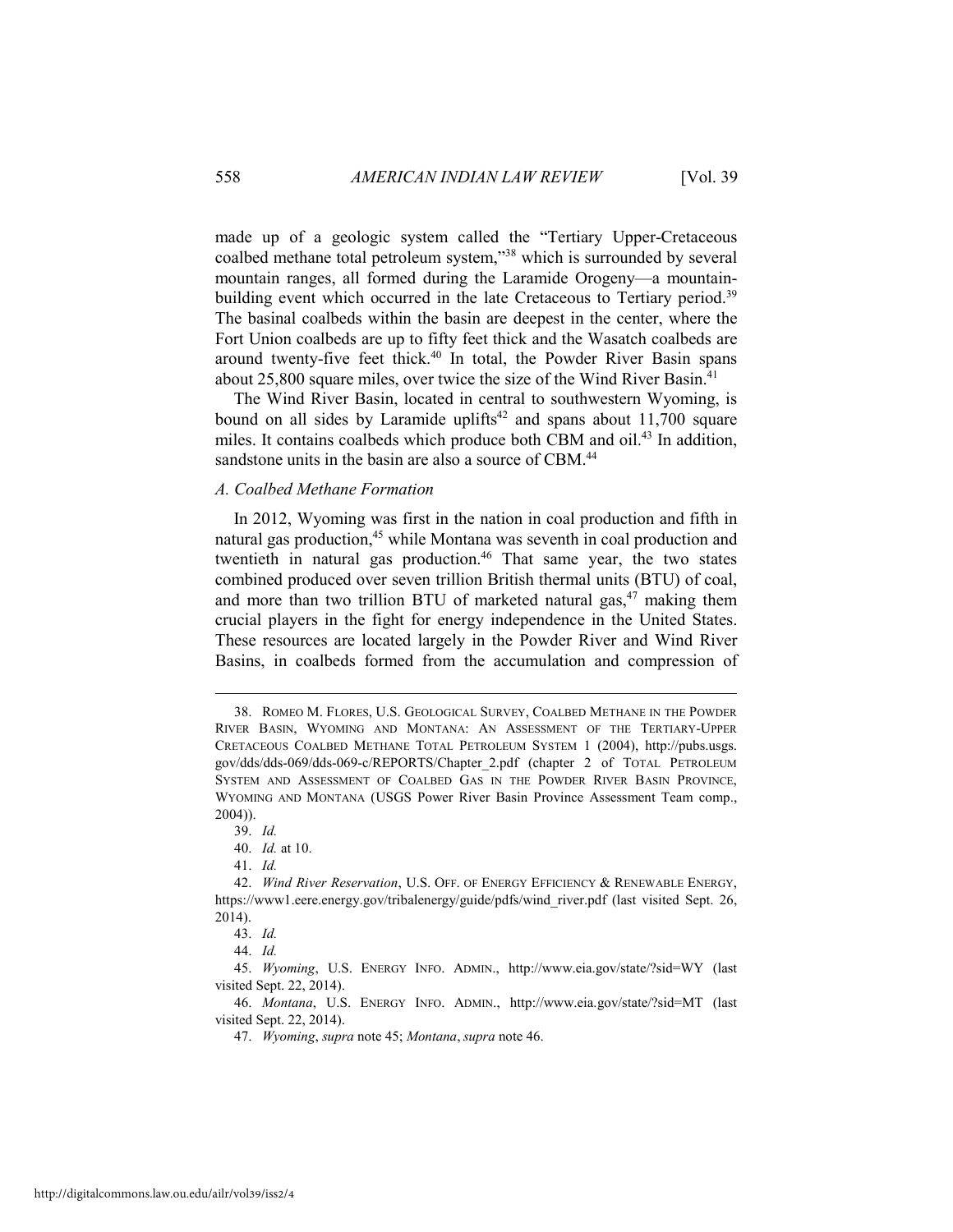decaying plant material over time through a series of chemical reactions often referred to as "coalification."48





During coalification, methane and other gases are generated and accumulate within the natural pores of the coalbeds.<sup>50</sup> In the past, this gas was considered useless and was released into the air as waste during mining.51 Today, however, it is recognized as an important source of natural gas that can be collected, stored, and used to power homes, cars, and

 <sup>48.</sup> LEAR & SNOW, *supra* note 31, at 10.

 <sup>49.</sup> *Bill Barrett Corporation: Common Stock*, NASDAQ, http://www.nasdaq.com/ markets/ipos/filing.ashx?filingid=3133777 (last visited Jan. 6, 2015).

 <sup>50.</sup> LEAR & SNOW, *supra* note 31, at 10.

 <sup>51.</sup> *Id.*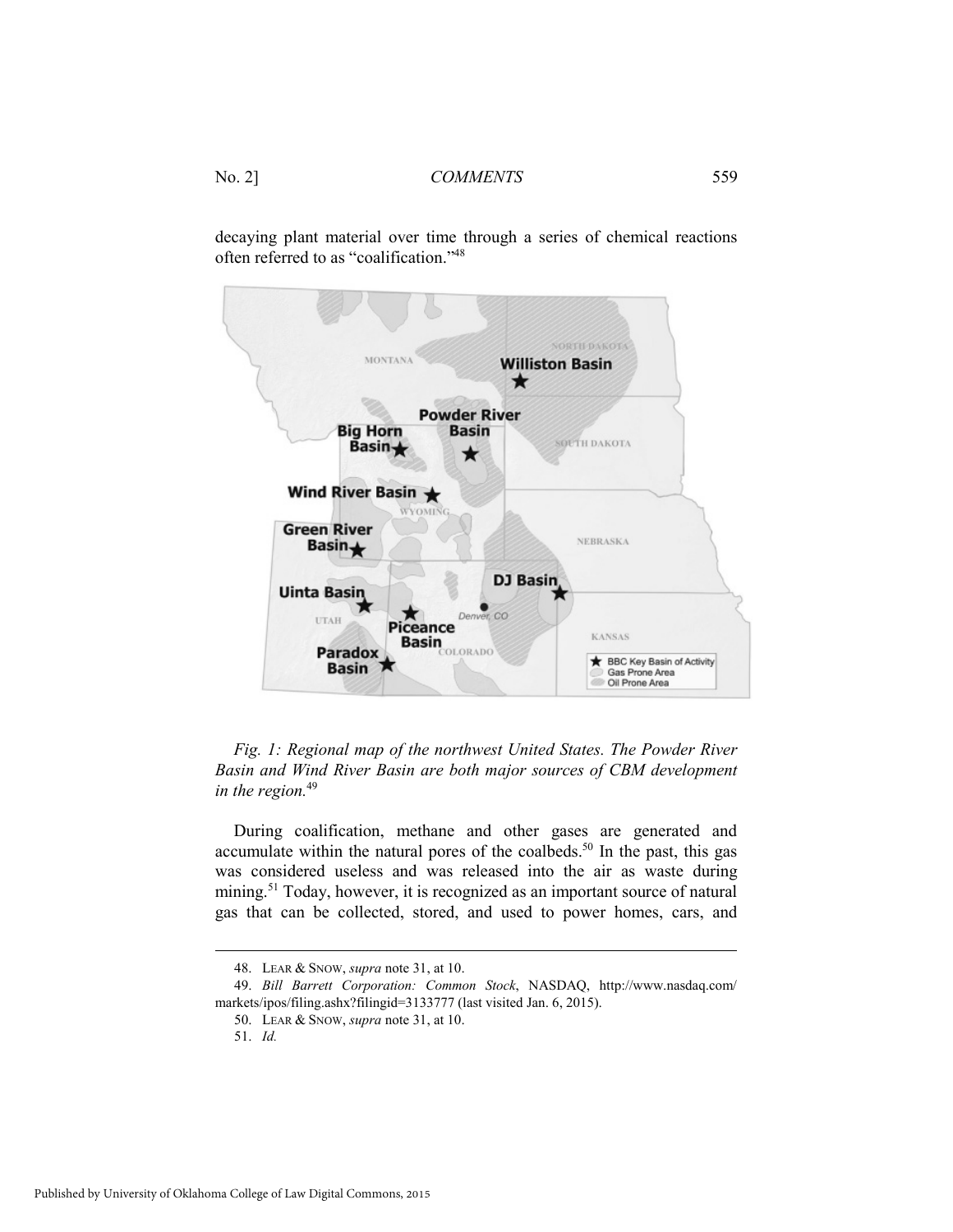businesses.52 Moreover, these coalbeds are not only sources of CBM; due to their naturally fractured nature, like many sandstone units in the region, these coalbeds also serve as functioning aquifers and are an important source of municipal, public, and private water.<sup>53</sup>

CBM production from coalbeds has been ongoing since the 1980s in Wyoming and the late 1990s in Montana.<sup>54</sup> During CBM development, water is removed from the coalbeds through pumping, which allows the pressure of the bed to decrease, and the methane to detach from the surfaces of the coal and flow through fractures in the beds to the surface.<sup>55</sup> This process results in a large amount of produced water, which varies in volume depending on recovery techniques used and the lithology of the beds.<sup>56</sup> Dewatering, however, can cause up to fifteen meters of water in these coalbed aquifers to drawdown over a twenty-year period, $57$  which can devastate aquifers that typically have a very low natural recharge rate.<sup>58</sup> Furthermore, these coalbed aquifers contribute a large volume of the flow to the Powder and Tongue Rivers.<sup>59</sup> The coalbeds of the Fort Union formation, for example, make up the "most continuous hydrogeologic unit in the Powder River Basin," a quality typically attributed to sandstone aquifers in the region, which are considered more traditional water-bearing formations.60 Over a forty-year period, production of CBM is estimated to remove so much water from the beds that the area would need over two hundred uninterrupted years of recharge to recover—an extremely unlikely event given the growing popularity of CBM in the global energy market.<sup>61</sup> CBM produced water and the dewatering process are extremely important side effects to consider and must be dealt with in order for CBM development to proceed safely and with minimal environmental impact. Dewatering affects not only the coalbeds, but the beds around it as well, leading to widespread impacts on the development of other natural resources in the area.62

 <sup>52.</sup> *Id.* 

 <sup>53.</sup> Myers, *supra* note 9, at 180.

 <sup>54.</sup> USGS, COALBED METHANE EXTRACTION, *supra* note 5.

 <sup>55.</sup> FLORES, *supra* note 38, at 7.

 <sup>56.</sup> USGS, COALBED METHANE EXTRACTION, *supra* note 5.

 <sup>57.</sup> Myers, *supra* note 9, at 181.

 <sup>58.</sup> *Id.*

 <sup>59.</sup> *Id.* 

 <sup>60.</sup> FLORES, *supra* note 38, at 7.

 <sup>61.</sup> Myers, *supra* note 9, at 190-91.

 <sup>62.</sup> Tim A. Moore, *Coalbed Methane: A Review*, 101 INT'L J. COAL GEOLOGY 36, 69 (2012).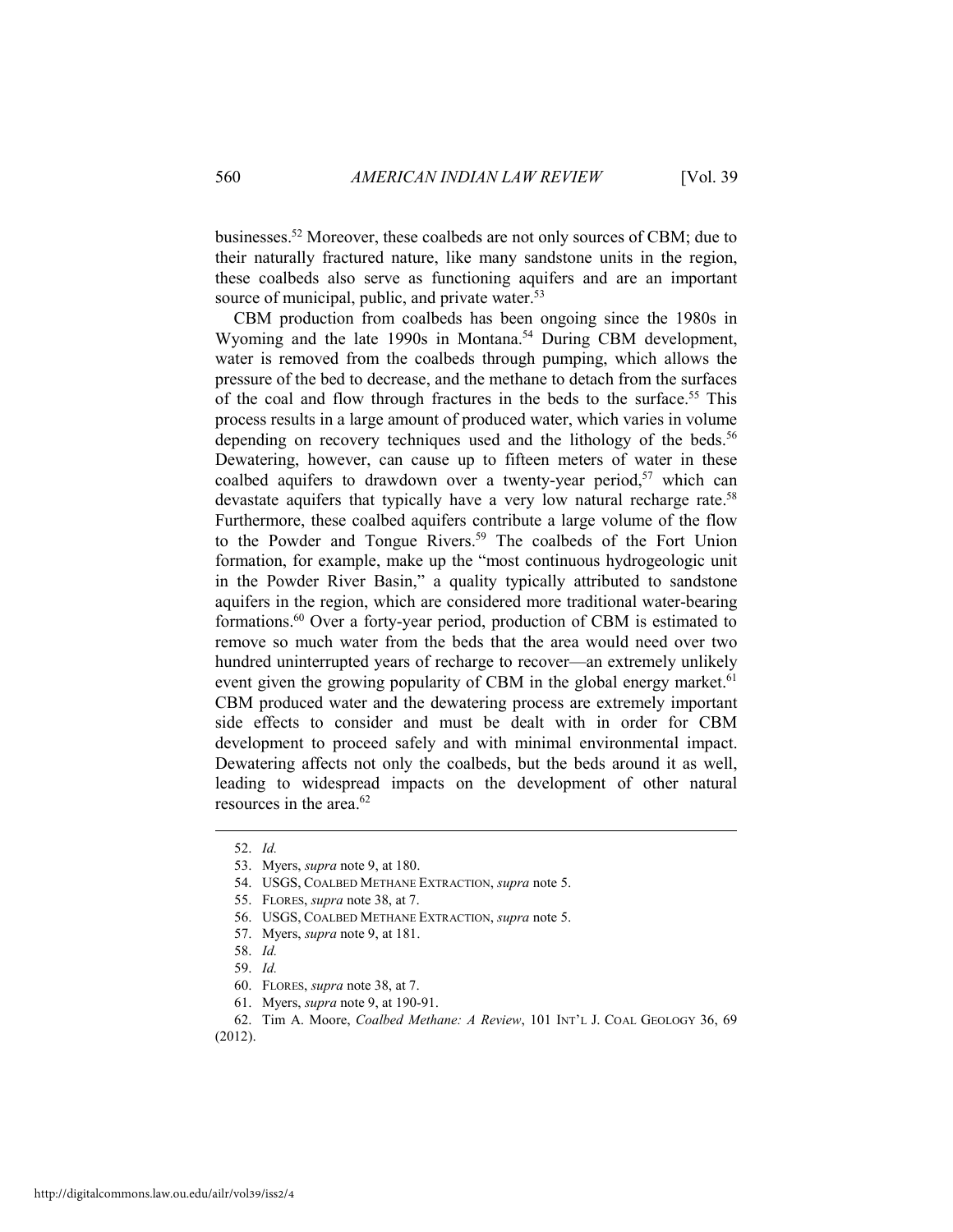#### *B. CBM Produced Water*

Concerns associated with coproduced water typically revolve around the salinity of water,<sup>63</sup> although the presence of arsenic, barium, and zinc in some areas can be a problem.<sup>64</sup> Although coproduced water can vary in composition based on location, recovery techniques, and various other factors, it tends to have similar characteristics from site to site, such as high concentrations of sodium and bicarbonate and low concentrations of calcium, magnesium, and sulfate.65 The high sodium adsorption ratio is often most concerning, however, as high salinity is detrimental to plants and animals not equipped to handle waters with a high salt content.<sup>66</sup> This is especially problematic in regions such as the northwest United States, where crop growth in such an arid environment is heavily dependent on irrigation. Treatment of coproduced water can be difficult, however, due to the large volume of water usually associated with production, and the lack of existing facilities equipped to process and remove impurities.<sup>67</sup> While treatment options exist and are being pursued by researchers, many are not feasible due to their cost.68 As an increasing number of companies are faced with the challenges of dealing with excess water, however, treatment of coproduced water will certainly become a priority.69

CBM wells in the Powder River Basin produce about ten gallons of coproduced water per minute on average.70 Between 2006 and 2029, wells in the Powder River Basin alone are estimated to produce eleven billion barrels of coproduced water in total.<sup>71</sup> Some wells have been known to produce an astounding  $17,280$  gallons in just one day,<sup>72</sup> with most

 <sup>63.</sup> NAT'L ACAD. OF SCI. ET AL., MANAGEMENT AND EFFECTS OF COAL BED METHANE PRODUCED WATER IN THE WESTERN UNITED STATES (Report in Brief, 2010), *available at* http:// dels.nas.edu/resources/static-assets/materials-based-on-reports/reports-in-brief/Coalbed-Metha ne-Report-Brief-Final.pdf.

 <sup>64.</sup> PEDRO RAMIREZ, JR., U.S. FISH & WILDLIFE SERV., ASSESSMENT OF CONTAMINANTS ASSOCIATED WITH COAL BED METHANE-PRODUCED WATER AND ITS SUITABILITY FOR WETLAND CREATION OR ENHANCEMENT PROJECTS 1, 2 (Contaminant Rep. No. R6/721C/05, 2005), *available at* http://www.fws.gov/mountain-prairie/contaminants/papers/documents/ r6721c05.pdf.

 <sup>65.</sup> Moore, *supra* note 62, at 70.

 <sup>66.</sup> *Id.*

 <sup>67.</sup> *Id.*

 <sup>68.</sup> *Id.*

 <sup>69.</sup> *Id.* 

 <sup>70.</sup> RAMIREZ, JR., *supra* note 64, at 2.

 <sup>71.</sup> Mudd, *supra* note 12, at 313.

 <sup>72.</sup> Murphy, *supra* note 6, at 405-06.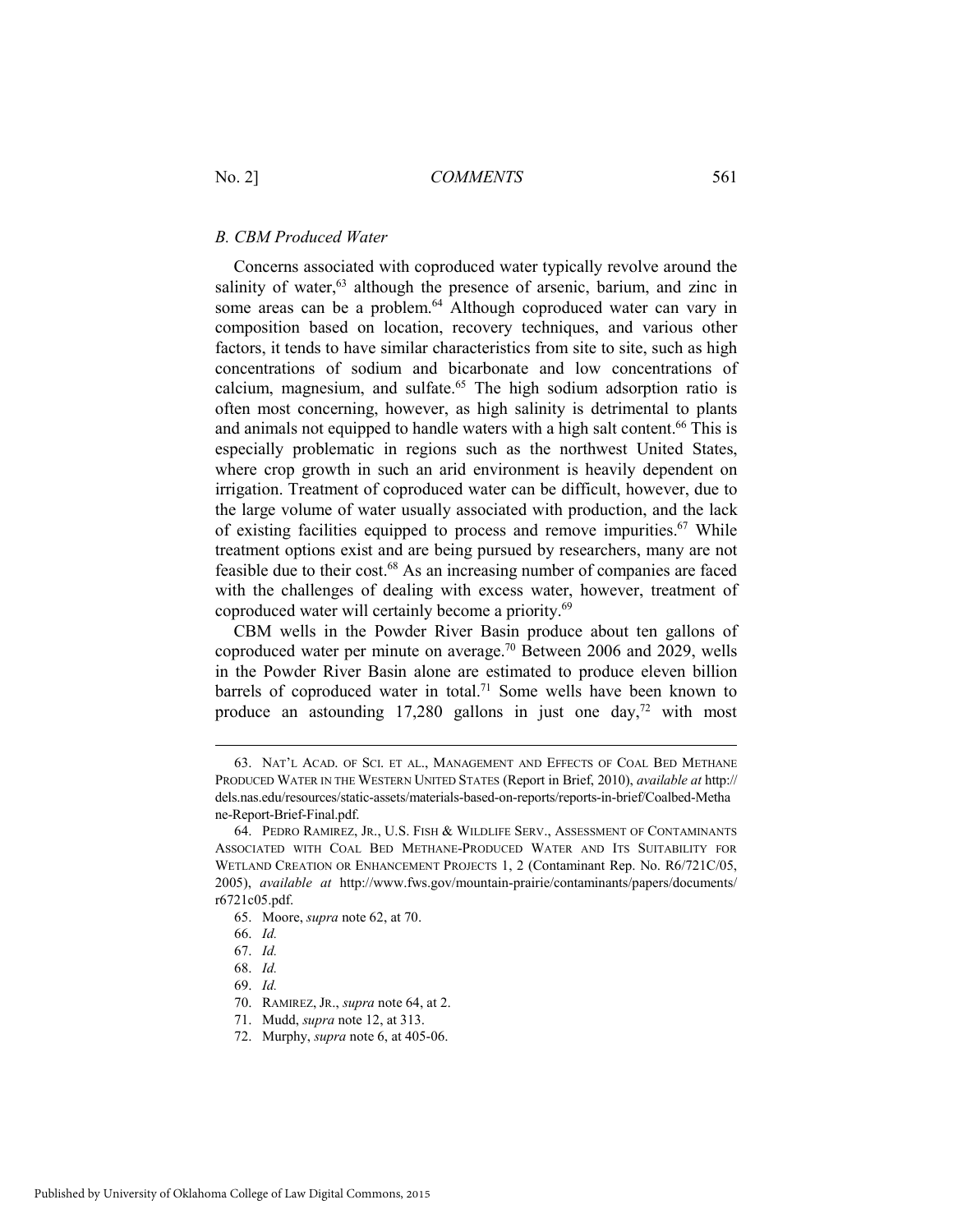producing around 12,600 gallons (or 400 barrels) per day on average.<sup>73</sup> The method of disposal chosen depends on the quality of water as well as state regulations.74 Disposal options for coproduced water in Wyoming and Montana typically include disposal by re-injection into the subsurface, disposal directly into surface water bodies, storage in some type of aboveground structure, and reuse.75

In the Powder River Basin, coproduced water is often discharged into surface water.<sup>76</sup> As with most coproduced water, the salinity of this water is the main concern, as highly saline water can have extreme consequences for downstream users when deposited into freshwater streams and lakes with a much lower base salinity.<sup>77</sup> High salinity water can be detrimental when the water is used for irrigation, affecting crops and soil quality, as well as wildlife in the area who rely heavily on surface water.<sup>78</sup> Coproduced water usually contains sodium, bicarbonate, and chloride,<sup>79</sup> all of which can render soil irrigated by this water essentially useless for crop growth when present in elevated levels.80 Furthermore, the discharge of a large volume of coproduced water into surface water bodies can increase the flow rate downstream, resulting in negative impacts on ecosystems that rely on a consistent flow rate.<sup>81</sup> Overall, the conditions in which water is reused and disposed of in Wyoming and Montana have not been widely studied to assess the impact of coproduced water on both crop growth and wildlife. Although reuse and disposal into surface water is much cheaper than treatment and storage, it will be crucial for the impact of coproduced water in the region to be studied in more depth as CBM production in the region increases.

#### *III.* Winters *Rights and Water Quality*

To understand the complexities of tribal water rights in the West, one must first understand the *Winters* doctrine, also known as the reserved rights doctrine, established in *Winters v. United States*. 82 The Supreme

- 81. *Id.* at 408.
- 82. 207 U.S. 564 (1908).

 <sup>73.</sup> *Id.* at 407.

 <sup>74.</sup> *Id.* at 408.

 <sup>75.</sup> *Id.*

 <sup>76.</sup> RAMIREZ, JR., *supra* note 64, at 2.

 <sup>77.</sup> *Id.* at 6.

 <sup>78.</sup> *Id.* at 2.

 <sup>79.</sup> USGS, WATER PRODUCED, *supra* note 7.

 <sup>80.</sup> Murphy, *supra* note 6, at 410.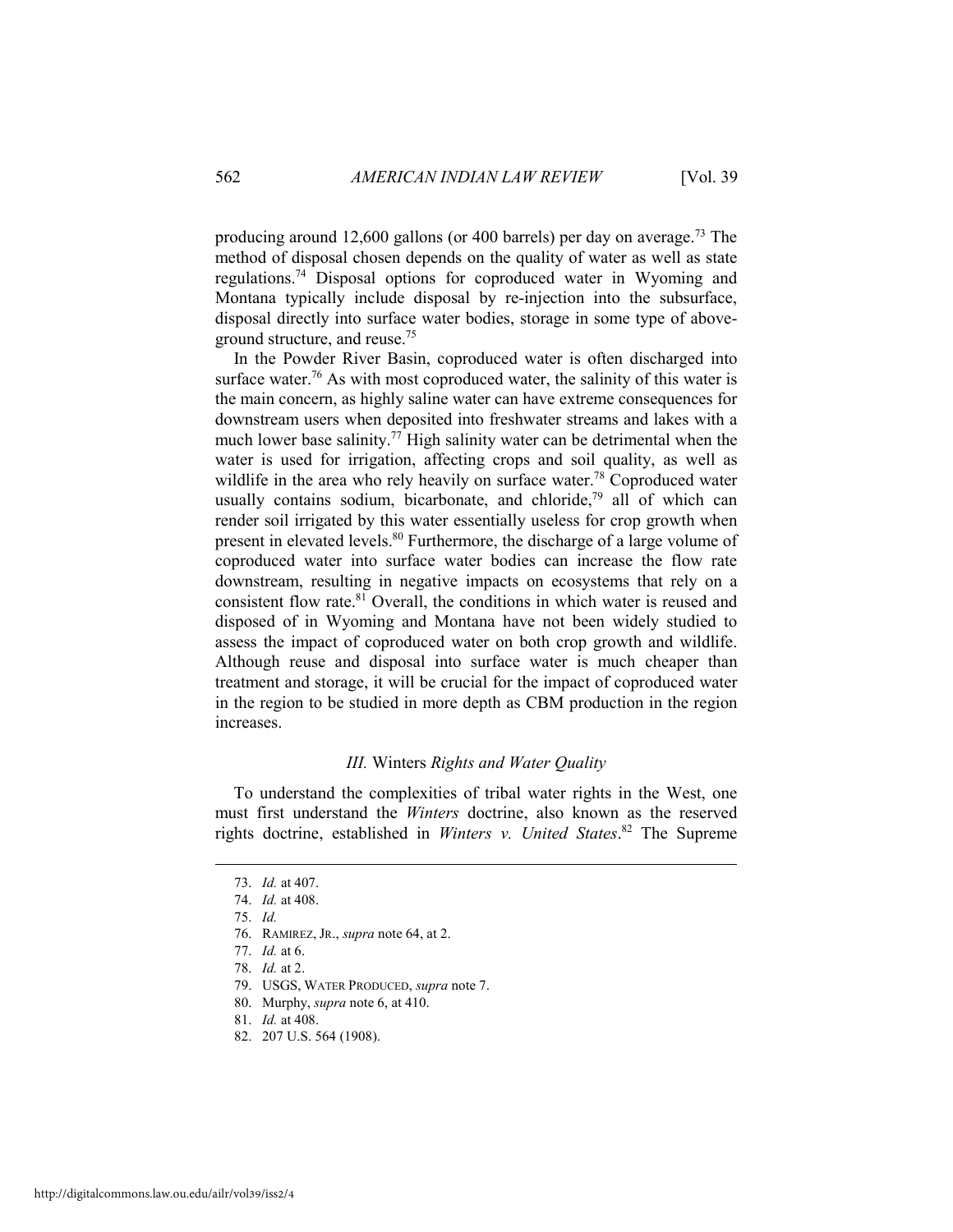Court held in *Winters* that when the government creates an Indian reservation, it impliedly reserves water rights to the tribes occupying the territory in an amount sufficient to carry out the purpose of the reservation.83 The United States, acting as trustee, essentially preserves a right for the tribes that they already had—the right to water on their land regardless of whether the reservation itself was established by treaty or by Executive Order.<sup>84</sup> These water rights vest on the date of creation of the reservation, and cannot be lost through nonuse.<sup>85</sup> Due to the unique way in which tribal water rights vest, tribes are usually the most senior water right holders in a state.<sup>86</sup> The Supreme Court affirmed *Winters* over fifty years later in *Arizona v. California*, holding that *Winters* rights include the amount of water necessary to fulfill the purpose of the reservation. In *Arizona*, the Court found the purpose of the reservation was agriculture, and therefore by creating the reservation, the federal government reserved enough water to the tribes in order for them to irrigate their land.<sup>87</sup> The Court further held that subject to *Winters*, the quantity of water reserved to the tribes should be measured by the "practicably irrigable acreage" (PIA) of the reservation.88 Absent a more workable standard, courts continue to apply PIA when determining the quantity of water a reservation receives, even though the purpose of a reservation may be something other than agriculture.<sup>89</sup> Notably, however, the Arizona Supreme Court stepped away from this doctrine in 2001 and instead chose to define the purpose of reservations as Indian homesteads, an approach more consistent with reality and history since reservations were created as permanent homes for tribes.<sup>90</sup> The Court found that while PIA could be a factor to consider, it is better to look at the overall circumstances of a tribe, ranging from its history and values to its expected population growth and economic future.<sup>91</sup> This view is much more practical and in line with modern views, and hopefully other

 <sup>83.</sup> Royster, *A Primer*, *supra* note 23, at 66.

 <sup>84.</sup> Peter Capossela, *Indian Reserved Water Rights in the Missouri River Basin*, 6 GREAT PLAINS NAT. RESOURCES J. 131, 136 (2002).

 <sup>85.</sup> Judith V. Royster, *Climate Change and Tribal Water Rights: Removing Barriers to Adaptation Strategies*, 26 TUL. ENVTL. L.J. 197, 203 (2013) [hereinafter Royster, *Climate Change*].

 <sup>86.</sup> *Id.* at 204.

 <sup>87.</sup> Arizona v. California, 373 U.S. 546 (1963).

 <sup>88.</sup> Royster, *Climate Change*, *supra* note 85, at 204.

 <sup>89.</sup> *See id.* at 206.

 <sup>90.</sup> *See In re* General Adjudication of All Rights to Use Water in Gila River System and Source, 35 P.3d 68, 73 (2001).

 <sup>91.</sup> Royster, *Climate Change*, *supra* note 85, at 206.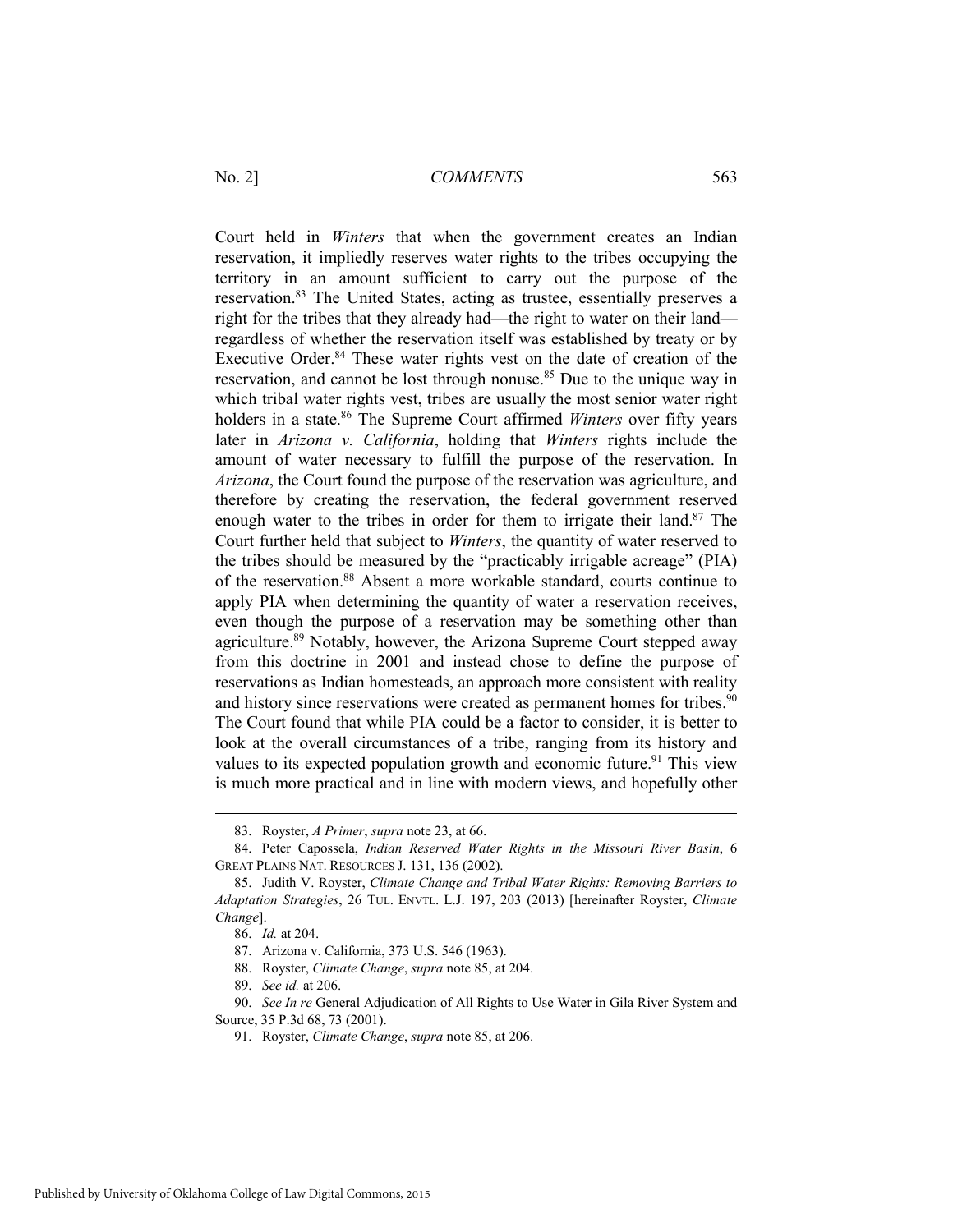courts will follow this view in the future as they evaluate how much water is guaranteed to a reservation.

The *Winters* doctrine has primarily been litigated in western states using the prior appropriation doctrine, rather than in eastern states that utilize the doctrine of riparian rights.92 Montana and Wyoming are appropriation states, and thus *Winters* rights apply.<sup>93</sup> Appropriation is most often defined as "first in time, first in right," with three limiting principles: (1) beneficial use,  $(2)$  the no-injury rule, and  $(3)$  the doctrine of recapture.<sup>94</sup> These three principles govern what senior appropriators may do with their water, and prevent them from violating the rights of junior appropriators.<sup>95</sup> The first principle—the doctrine of beneficial use—limits a senior appropriator to "the amount of water that is necessary to irrigate his land by making reasonable use of the water."96 The no-injury rule requires senior appropriators refrain from taking more water than they need for beneficial use, and prevents injury to junior appropriators who stand to be harmed by an increased intake of water by senior appropriator.<sup>97</sup> Finally, the doctrine of recapture gives senior appropriators the right to their specific amount of water, including any waste or runoff that occurs from irrigation.<sup>98</sup>

The priority date of tribal water rights is set by the date the reservation was created.<sup>99</sup> This means tribal water rights usually pre-date state water rights, which are often perfected much later.<sup>100</sup> "[T]ribal reserved rights may be satisfied from any available source of surface water, with a strong preference for reservation-based streams."101 However, *Winters* rights do not expressly deal with groundwater.<sup>102</sup> The only court to specifically address this issue is the Wyoming Supreme Court in *In re* General Adjudication of All Rights to Use Water in the Big Horn River System (*Big Horn I*).<sup>103</sup> In this case, "the court held that reserved rights did not extend to

 <sup>92.</sup> *Id.* at 203.

 <sup>93.</sup> *Id.* at 205, 208.

 <sup>94.</sup> Andrew S. Bennett, Montana v. Wyoming*: A Rising Tide of Water Issues*, 36 ENVIRONS ENVTL L. & POL'Y J. 115, 118 (2013).

 <sup>95.</sup> *Id.* at 118.

 <sup>96.</sup> *Id.* at 119 (quoting 1 CLESSON S. KINNEY, A TREATISE ON THE LAW OF IRRIGATION AND WATER RIGHTS § 586, at 1007-08 (2d ed. 1912)).

 <sup>97.</sup> *Id.*

 <sup>98.</sup> *Id.* 

 <sup>99.</sup> Capossela, *supra* note 84, at 138.

 <sup>100.</sup> *Id.*

 <sup>101.</sup> Royster, *A Primer*, *supra* note 23, at 67-68.

 <sup>102.</sup> *Id.* at 68.

 <sup>103. 753</sup> P.2d 76 (Wyo. 1988).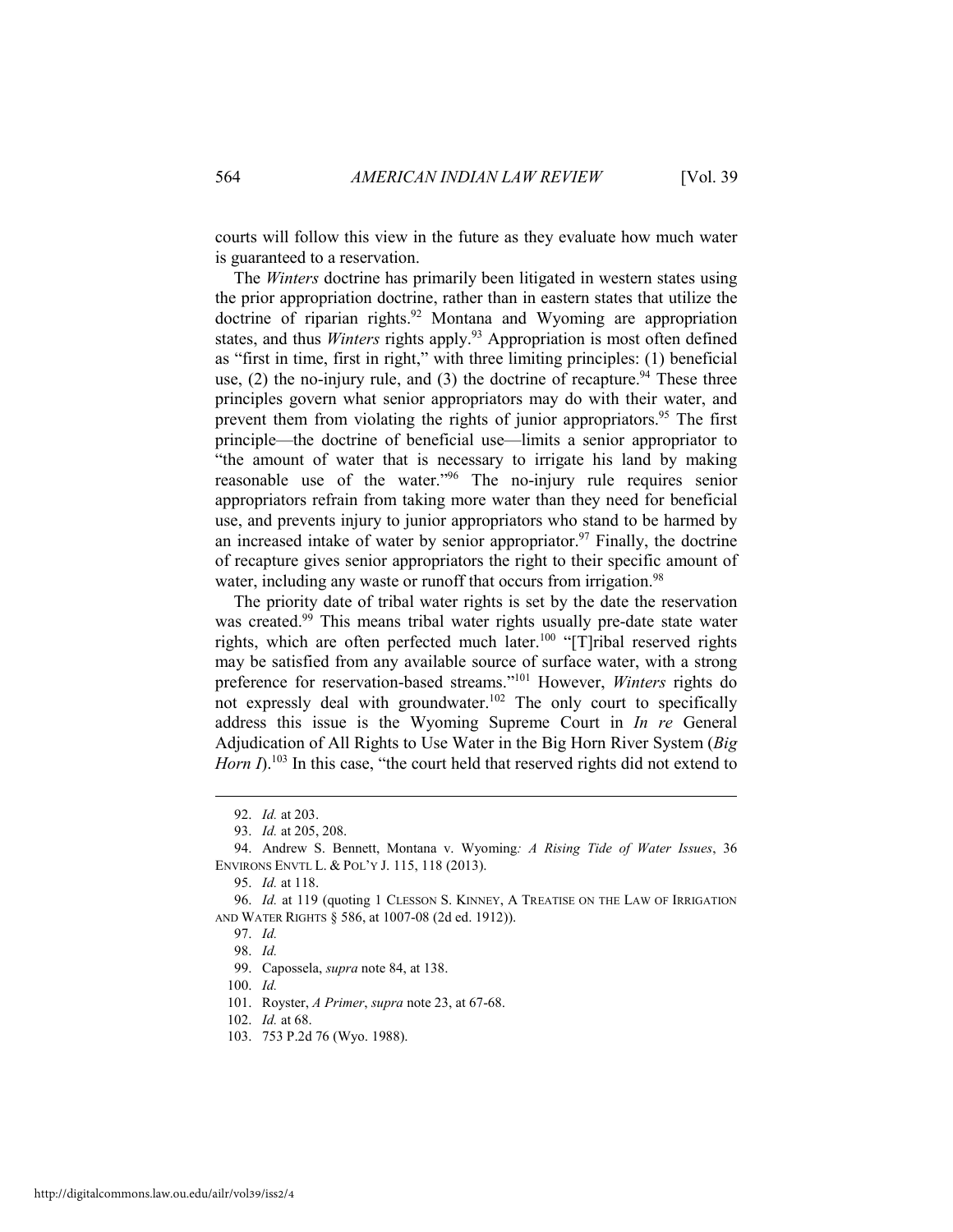groundwater, on the basis that no other court had ever found such a right."104 While this case has been heavily criticized due to its lack of analysis and broad generalizations about *Winters* rights and groundwater,<sup>105</sup> it unfortunately remains the only case to directly deal with this issue. Revisiting and re-litigating this topic in the future will be crucial if tribes are to fully realize the amount of water guaranteed to them. Furthermore, with the effects of climate change looming, it is highly likely that tribes will become increasingly dependent on groundwater.<sup>106</sup> Overlooking such an important component of the hydrologic system, shown to be inextricably connected to the surface water, could therefore prove to be detrimental to the culture and survival of many tribes.

The final remaining issue in the context of *Winters* rights is whether or not tribes have a right to water quality (in addition to water quantity).<sup>107</sup> With the increasing production of CBM in both the Wind River and Powder River Basins, water quality is likely to become very important to the tribes, especially those of the Wind River Reservation who have CBM development already occurring on their land. The quality of produced water associated with CBM wells is shown to be highly saline and to contain a high amount of total dissolved solids.<sup>108</sup> This does not bode well for tribes downstream from production areas who rely heavily on surface water for their wellbeing and survival, both for their citizens and their livestock and irrigation needs.

What may become the most crucial point of contention is what courts find to be the "purpose" of their reservations in revisiting the issues of how much and what kind of water is guaranteed to these tribes.<sup>109</sup> If found to be agriculture, then highly saline waters would be extremely harmful to both the soils and crops, and could affect fish and local ecosystems, upsetting the balance of wildlife in the regions and affecting tribal fishing rights.<sup>110</sup> Furthermore, the quantity of water allocated to each tribe could potentially be impractically based on PIA, rather than looking at the actual needs of the

 <sup>104.</sup> Royster, *A Primer*, *supra* note 23, at 68.

 <sup>105.</sup> *Id.*

 <sup>106.</sup> Royster, *Climate Change*, *supra* note 85, at 219.

 <sup>107.</sup> Royster, *A Primer*, *supra* note 23, at 85.

 <sup>108.</sup> STACY M. KINSEY & DAVID A. NIMICK, USGS, POTENTIAL WATER-QUALITY EFFECTS OF COAL-BED METHANE PRODUCTION WATER DISCHARGED ALONG THE UPPER TONGUE RIVER, WYOMING AND MONTANA 1, 2 (Scientific Investigations Rep. 2011-5196, 2011), *available at* http://pubs.usgs.gov/sir/2011/5196/report/sir2011-5196.pdf.

 <sup>109.</sup> Royster, *A Primer*, *supra* note 23, at 85-86.

 <sup>110.</sup> *Id.*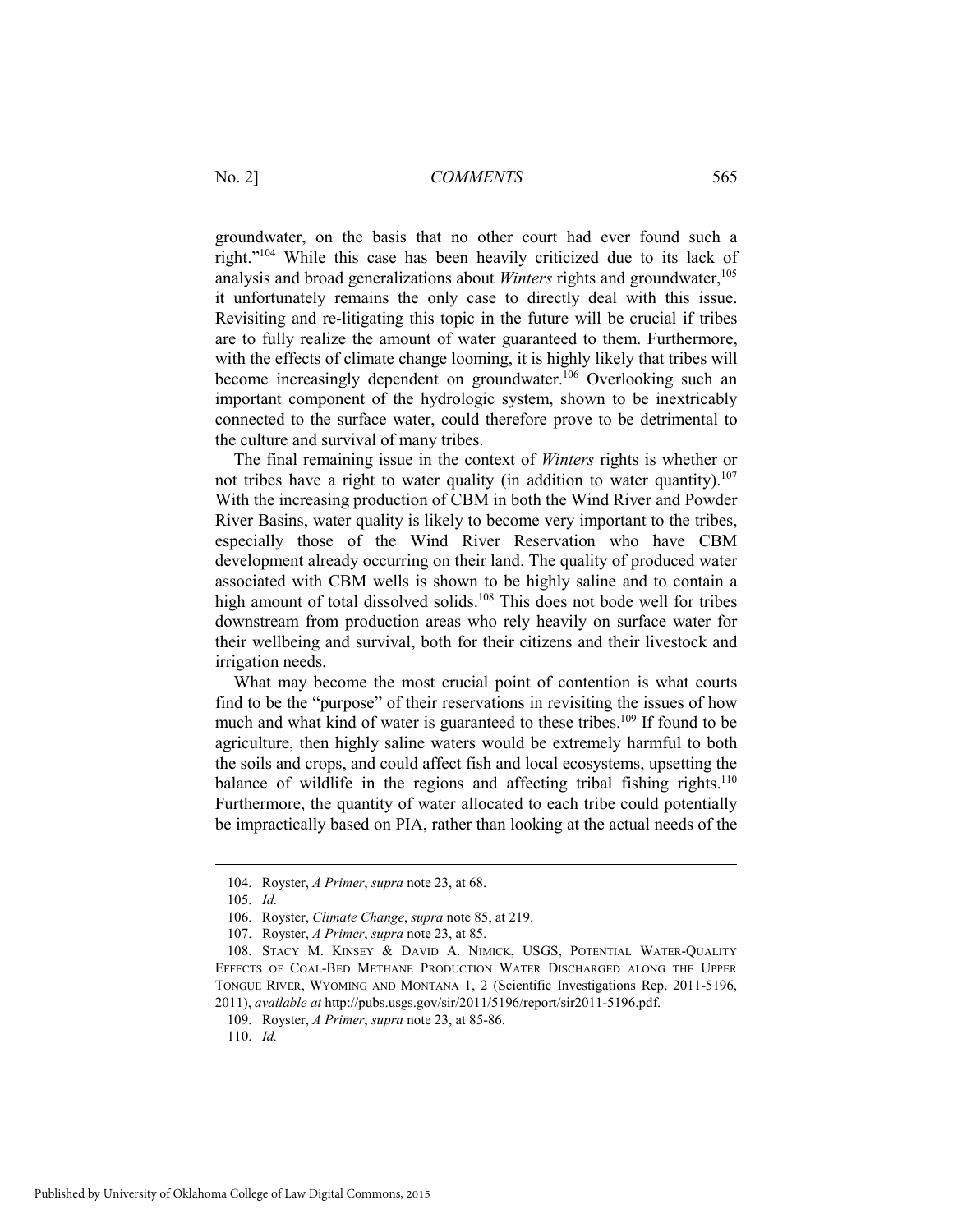tribe.111 In *Big Horn I*, the Wyoming Supreme Court did just this, finding that the purpose of the Wind River Reservation was agriculture, and therefore used the PIA standard to measure the amount of water reserved to the tribes.112 Considering the arid nature of the land in the northwest United States, measuring the water allotted to a tribe merely by irrigable acreage is both impractical and senseless. The court, in reaching this decision, failed to consider the realities faced by the tribes and their members, and unfortunately may have set them up for failure should they choose to turn to another method of generating income, such as tourism.

### *A. Northern Cheyenne Tribe*

The Northern Cheyenne Indian Reservation, located in southeastern Montana, was created in 1884 by an Executive Order<sup>113</sup> and overlies much of the CBM-bearing Fort Union formation located in the Powder River Basin.<sup>114</sup> Although formerly nomadic, the tribe turned to agriculture and ranching on the reservation in the early nineteen hundreds in an effort to improve its economy and wellbeing.<sup>115</sup> It was not until 1954, when a paved road and electricity were installed, that the reservation was finally connected to the outside world.116 In 1900, a second Executive Order expanded the eastern boundary of the reservation to the "middle of the channel of the Tongue River"<sup>117</sup> and brought the reservation to its present size of about  $445,000$  acres.<sup>118</sup>

Coal mining and CBM development surround the reservation, but the tribe itself has not yet moved into coal development.119 However, economic concerns could change this, even though political swings within tribal government have recently hindered progress towards any formal decision.<sup>120</sup> Though the potential resources in the subsurface have been

 <sup>111.</sup> *Id.*

 <sup>112.</sup> Royster, *Climate Change*, *supra* note 85, at 205.

 <sup>113.</sup> NORTHERN CHEYENNE TRIBE, THE NORTHERN CHEYENNE TRIBE AND ITS RESERVATION 2-1, 2-1 (2002) (chapter 2, "An Overview of Northern Cheyenne Culture and History").

 <sup>114.</sup> Kate Whittle, *Hidden Treasure*, MONT. NATIVE NEWS PROJECT 2011, http://native news.jour.umt.edu/2011/cheyenne.html (last visited May 15, 2015).

 <sup>115.</sup> NORTHERN CHEYENNE TRIBE, *supra* note 113, at 2-22.

 <sup>116.</sup> *Id.* at 2-26.

 <sup>117.</sup> Brief for Northern Cheyenne Tribe as Amicus Curiae Supporting Plaintiff at 1, Montana v. Wyoming, No. 137 (May 1, 2008), 2008 WL 8118501.

 <sup>118.</sup> *Id.*

 <sup>119.</sup> Whittle, *supra* note 114.

 <sup>120.</sup> *Id.*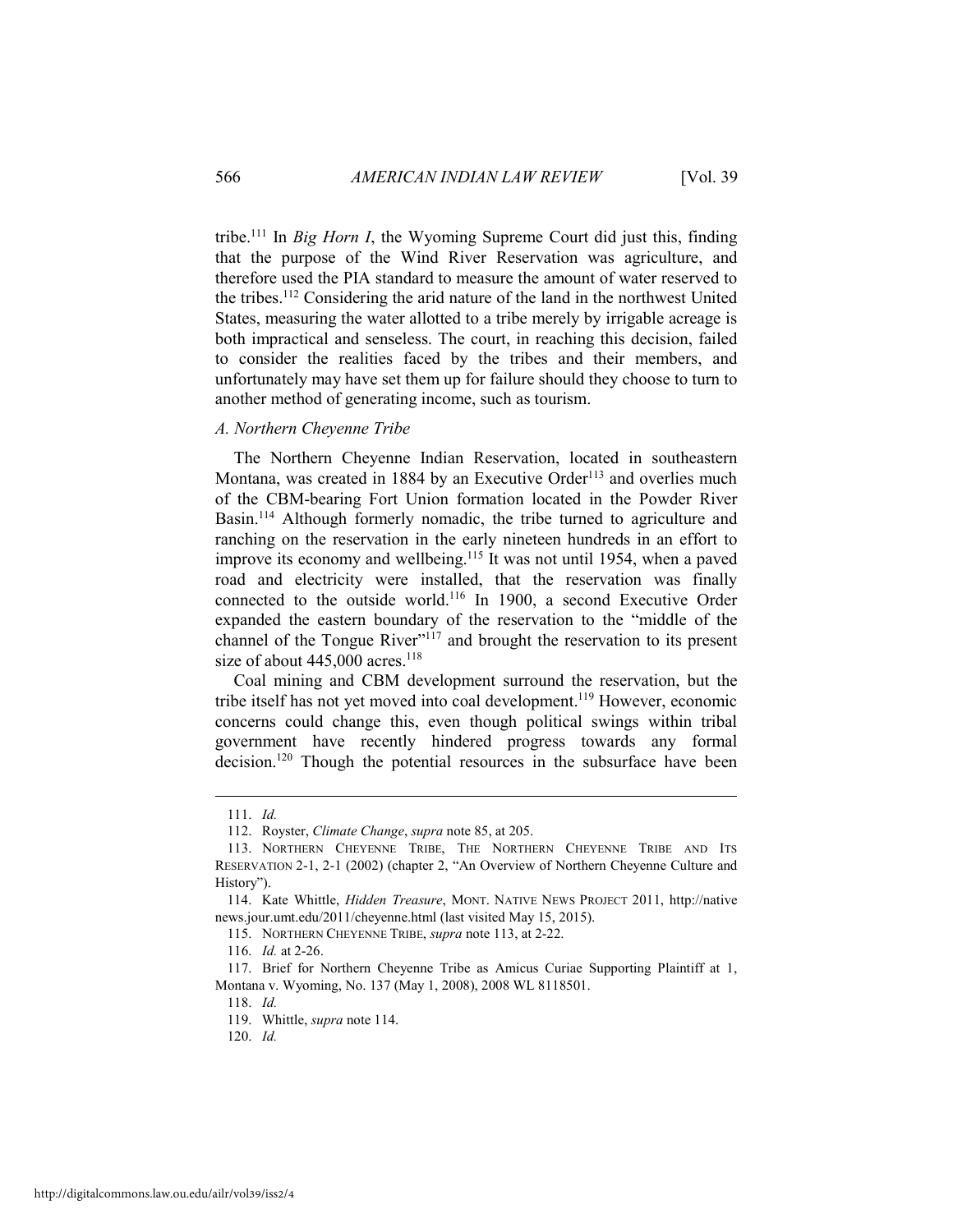recognized since the 1920s, it was not until 1926 through the Northern Cheyenne Allotment Act that Congress reserved coal and other minerals for the benefit of the tribe.<sup>121</sup> This act, however, "provided that coal, oil and gas and other mineral[s] underlying allotments would become the property of the respective allottees or their heirs after 50 years."122 Later, the tribe requested that Congress clarify these rights due to fear of individual members leasing their allotments;<sup>123</sup> Congress responded by terminating this grant in 1968 and reserving the mineral rights for the benefit of the tribe.124 In *Northern Cheyenne Tribe v. Hollowbreast*, the Supreme Court agreed with this decision.<sup>125</sup>

*B. Wind River Basin* 

The Wind River Reservation, established in 1868 by the Second Fort Bridger Treaty, is home to both the Eastern Shoshone and Northern Arapaho Tribes.<sup>126</sup> Although originally home to only the Eastern Shoshone Tribe, the Northern Arapaho Tribe was moved onto the reservation in 1878 as a temporary measure that eventually became permanent.<sup>127</sup> Each tribe holds a half interest in the reservation's resources, and the two tribes historically held joint council meetings in order to manage and evaluate their joint interests through a Joint Business Council  $(IBC)$ ,  $128$  although their tribal governments operated separately of one another.129 However, the Northern Arapaho Business Council recently voted to dissolve the JBC in order for the tribes to operate in their own best interests.<sup>130</sup> In a letter to the Northern Arapaho Tribe in September of 2014, the Northern Arapaho Business Council explained the decision to its members, stating the move

 <sup>121.</sup> NORTHERN CHEYENNE TRIBE, *supra* note 113, at 2-26.

 <sup>122.</sup> *Id.* at 2-27.

 <sup>123.</sup> *Id.*

 <sup>124.</sup> *Id.*

 <sup>125. 425</sup> U.S. 649 (1976); NORTHERN CHEYENNE TRIBE, *supra* note 113, at 2-27.

 <sup>126.</sup> *The Rez*, PBS: CHIEFS, http://www.pbs.org/independentlens/chiefs/rez.html (last visited Nov. 3, 2014).

 <sup>127.</sup> *Id.*

 <sup>128.</sup> *Background*, NORTHERN ARAPAHO TRIBE, http://www.northernarapaho.com/back ground (last visited Nov. 3, 2014).

 <sup>129.</sup> *Eastern Shoshone*, MONT. WYO. TRIBAL LEADERS COUNCIL, https://web.archive.org/ web/20130911085215/http://www.mtwytlc.com/tribes/eastern-shoshone.html (last visited May 15, 2015).

 <sup>130.</sup> Trevor Gaff, *Eastern Shoshone Reject Northern Arapaho Dissolution of Joint Business Council*, CASPER STAR-TRIBUNE, Oct. 1, 2014, http://trib.com/news/state-and-regional/easternshoshone-reject-northern-arapaho-dissolution-of-joint-business-council/article\_1e8a23ff-b86a-51c7-9530-a3ae5854a2b5.html.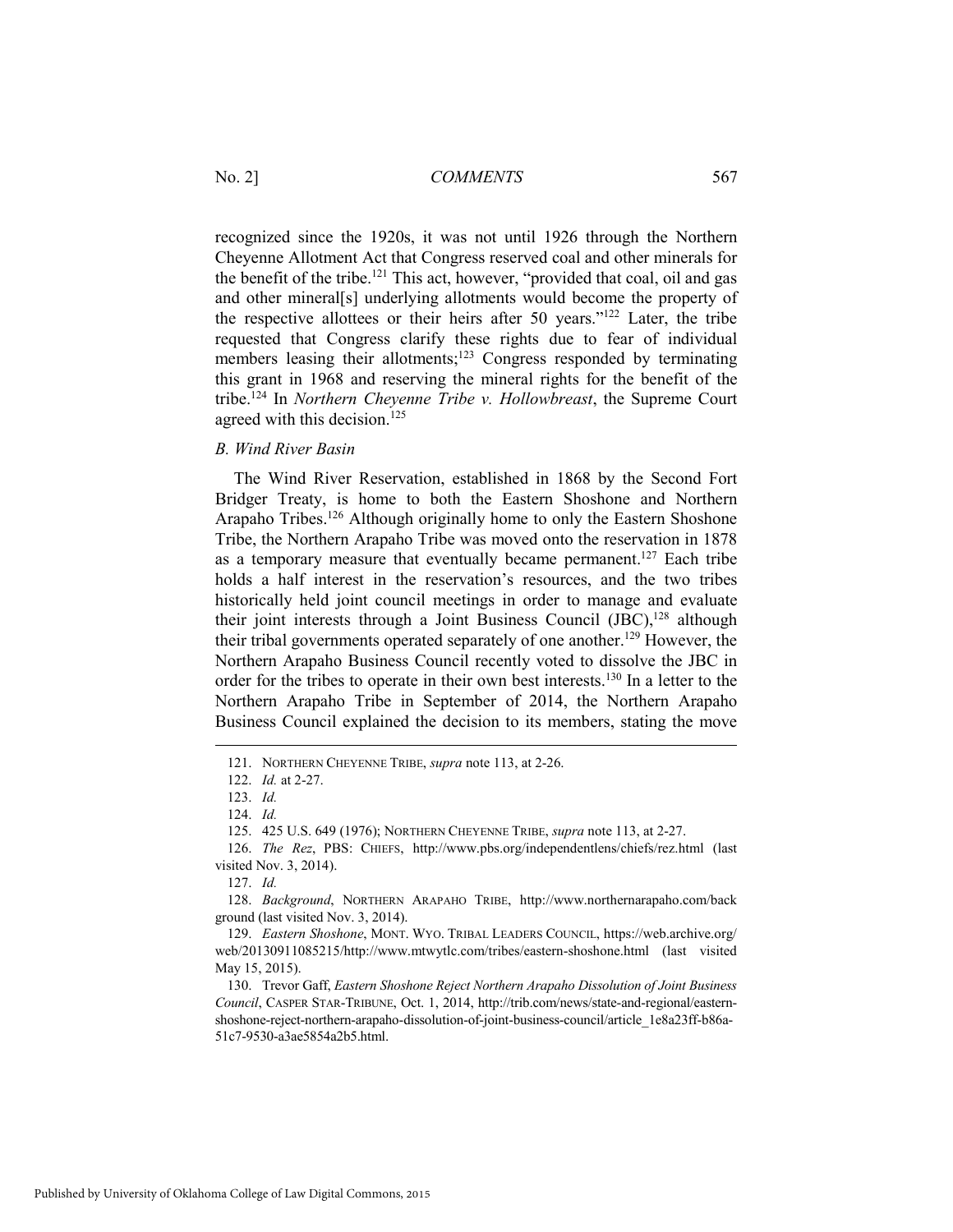would lead to "greater self-government and independence," and touting the decision as a "powerful message of tribal sovereignty."131 The Eastern Shoshone are strongly against this dissolution, however, and have decided to manage the JBC for both tribes in the interim in the hopes that they can reach a resolution.132 This divide between the two tribes may complicate future decision-making regarding the natural resources proven to exist below the tribal lands.

Over time, the tribes have worked together in leasing land for multiple purposes, and they have come together in order to provide sources of income for their people through "construction, fisheries, gaming, mining and tourism."133 Unfortunately, however, both tribes still face economic hardships including high unemployment and poverty rates.<sup>134</sup> Historically, the JBC has been reluctant to allow CBM development to move forward on the reservation, $135$  but pending any type of joint-council reformation, the lack of cooperation between the tribes in managing their shared interests could result in conflict. Tribal members have been split over CBM development in the region. Some view it as a way for the tribes to improve their standards of living, but others argue that allowing such development would harm their homelands and bring nothing but problems.<sup>136</sup> These disputes have influenced tribal politics, and will likely continue to do so.

#### *1. Eastern Shoshone*

The Eastern Shoshone Tribe remains the only tribe that decided the location of its reservation, choosing to reside on the Wind River Reservation.137 In 1865, the United States set aside the region for the Eastern Shoshone Tribe, and in 1868, further defined these boundaries through the Second Treaty of Fort Bridger.<sup>138</sup> Although originally nomadic buffalo hunters, the tribe later converted to farming and ranching out of necessity when the amount of buffalo decreased, but quickly became reliant

 <sup>131.</sup> Letter from Northern Arapaho Business Council to Members of the Northern Arapaho Tribe (Sept. 9, 2014), *available at* http://www.northernarapaho.com/sites/northern arapaho.com/files/LF%20NABC%20to%20NAT%20members%209-9-14.pdf.

 <sup>132.</sup> Gaff, *supra* note 130.

 <sup>133.</sup> *The Rez*, *supra* note 126.

 <sup>134.</sup> *Id.*

 <sup>135.</sup> *Coalbed Methane Industry Eyes Reservation Waters*, WIND RIVER ALLIANCE, http:// www.windriveralliance.org/news/newsletter/2005a/index.php (last visited Nov. 3, 2014).

 <sup>136.</sup> *Id.* 

 <sup>137.</sup> *The Rez*, *supra* note 126.

 <sup>138.</sup> *Big Horn I*, 753 P.2d 76, 83 (Wyo. 1988).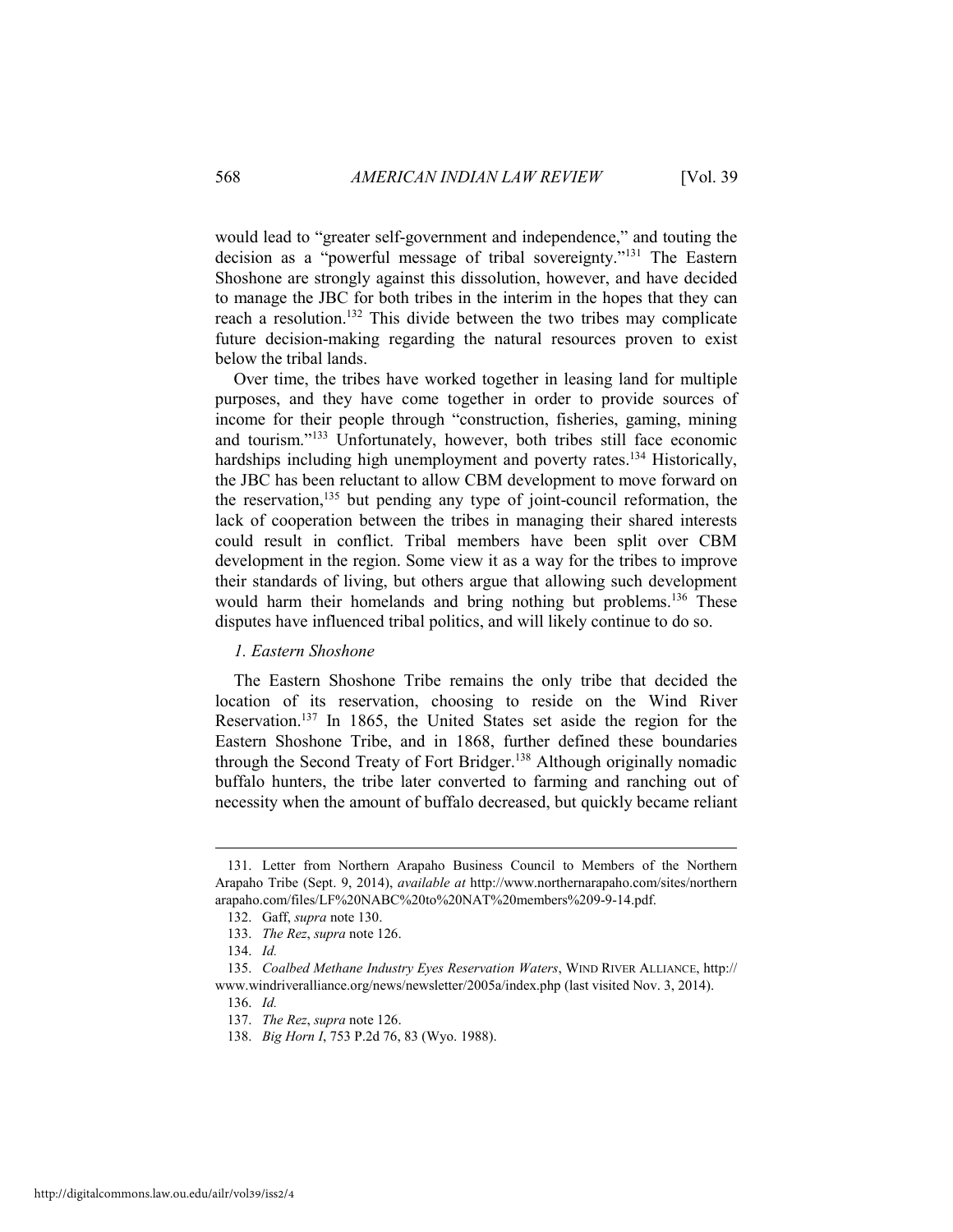on the government when these efforts failed.<sup>139</sup> As a result, the tribe was forced to sell some of its land back to the United States and fell on hard times until the arrival of miners in the region, which gave it a source of revenue.140 Members of the tribe worked as manual laborers, renting and selling their land to settlers who arrived to mine.<sup>141</sup> Nearly four decades later, in 1940, the Secretary of the Interior began restoring lands to tribal ownership.142

#### *2. Northern Arapaho*

The Northern Arapaho, like the Eastern Shoshone, were originally nomadic buffalo hunters.<sup>143</sup> The tribe was formerly located across the Plains, from present-day Oklahoma and Kansas to New Mexico and South Dakota.144 The Northern Arapaho and Eastern Shoshone, formerly enemies, were forced to coexist when the Northern Arapaho were relocated to the Wind River Reservation in 1878 after conflicts with settlers.<sup>145</sup> Like the Shoshone, the Northern Arapaho faced economic hardship and were forced to heavily rely on the government.<sup>146</sup> Over time, the tribes were largely able to work together for the greater good of both, although each is still separate in government and identity.<sup>147</sup>

#### *C.* Big Horn I *and the Wind River Reservation*

In 1988, the Wyoming Supreme Court became the first to tackle the issue of whether *Winters* rights extended to groundwater.<sup>148</sup> The litigation dealt with the Big Horn drainage basin, also known as Water Division No. 3, located in Wyoming.149 The litigation began when Wyoming enacted a statute<sup>150</sup> which authorized "the [s]tate to commence system-wide adjudications of water rights."151 The case was split into three phases, one

 $\overline{a}$ 

149. *Id.*

 <sup>139.</sup> *Id.* at 83-84.

 <sup>140.</sup> *Id.* at 84.

 <sup>141.</sup> *Id.*

 <sup>142.</sup> *Id.*

 <sup>143.</sup> *History of the Northern Arapaho Tribe*, ARAPAHO PROJECT, http://www.colorado. edu/csilw/arapahoproject/contemporary/history.htm (last visited Nov. 3, 2014).

 <sup>144.</sup> *Id.* 

 <sup>145.</sup> *Big Horn I*, 753 P.2d at 83.

 <sup>146.</sup> *The Rez*, *supra* note 126.

 <sup>147.</sup> *Id.*

 <sup>148.</sup> *Big Horn I*, 753 P.2d at 83.

 <sup>150.</sup> WYO. STAT. ANN. § 1-37-106 (2013).

 <sup>151.</sup> *Big Horn I*, 753 P.2d at 84.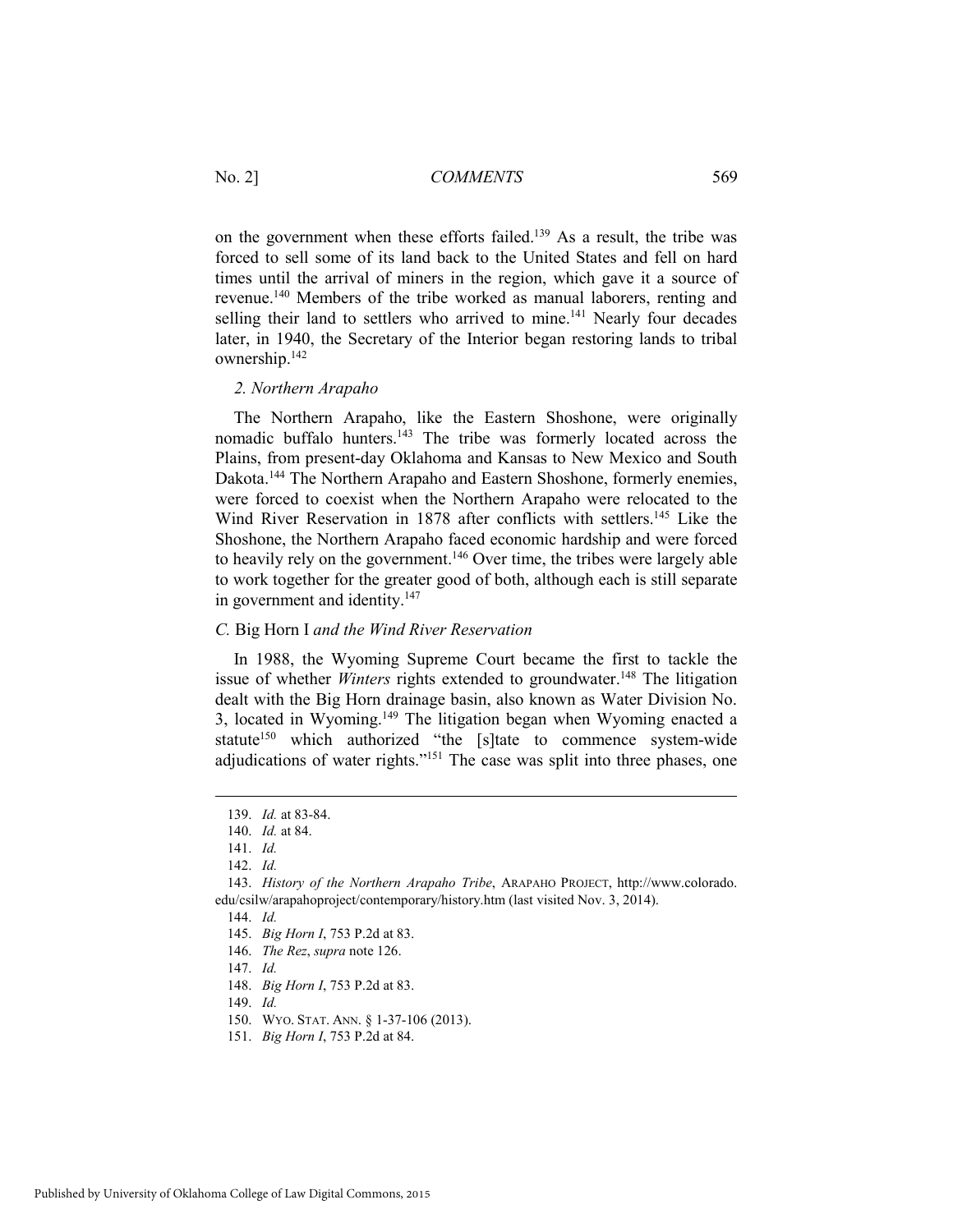of which (Phase I) dealt with tribal water rights.152 The tribes of the Wind River Reservation originally challenged the Wyoming statute on the basis of jurisdiction, claiming that the state had no right to adjudicate tribal water rights. Ultimately, the Wyoming Supreme Court found it did have jurisdiction under both the Wyoming Constitution and the McCarran Amendment, which allows state courts to adjudicate tribal water rights in general stream adjudications.153

The Court found that Congress "intended to reserve water for the Wind River Indian Reservation when it was created in 1868," and next looked to the purpose of the reservation to determine the amount of water reserved.<sup>154</sup> Finding the purpose was agriculture, the Court ignored facts showing the tribes were also involved in fishing, claiming the "evidence [was] not sufficient to imply a fishery flow right absent a treaty provision."<sup>155</sup> The Court also denied the tribes sufficient water rights to develop minerals, finding again that absent a treaty provision, no such right could be impliedly reserved, even though the tribes had since made use of water for these purposes.156 In further denying water to the tribes for wildlife and aesthetic preservation, the Court again stated that the treaty did not speak to such a purpose, and therefore it could not be found by the Court.<sup>157</sup>

The Court further dismissed any right the tribes had to groundwater, while acknowledging that surface water and groundwater "are often interconnected."<sup>158</sup> The decision of the Court on this issue has been particularly criticized, in large part because the Court's logic in denying such a right was solely because it would be the first court to recognize such a right.159 This sadly set a precedent in Wyoming that will require a reversal in order to set things right for tribal water rights in the region. The lack of precedent on the issue allowed the Court the chance to be proactive and to consider a multitude of scientific evidence, which would have easily proven the inextricable connection between ground and surface water. The inseparable nature of the components of the hydrologic cycle alone defy the Court's decision, and tribal reserved water rights should be protected accordingly. Although the Court acknowledged in its decision the impact

152. *Id.*

 $\overline{a}$ 

- 153. *Id.* at 86.
- 154. *Id.* at 94.

159. *See id.* at 99-100.

 <sup>155.</sup> *Id.* at 98.

 <sup>156.</sup> *Id.*

 <sup>157.</sup> *Id.* at 99.

 <sup>158.</sup> *Id.*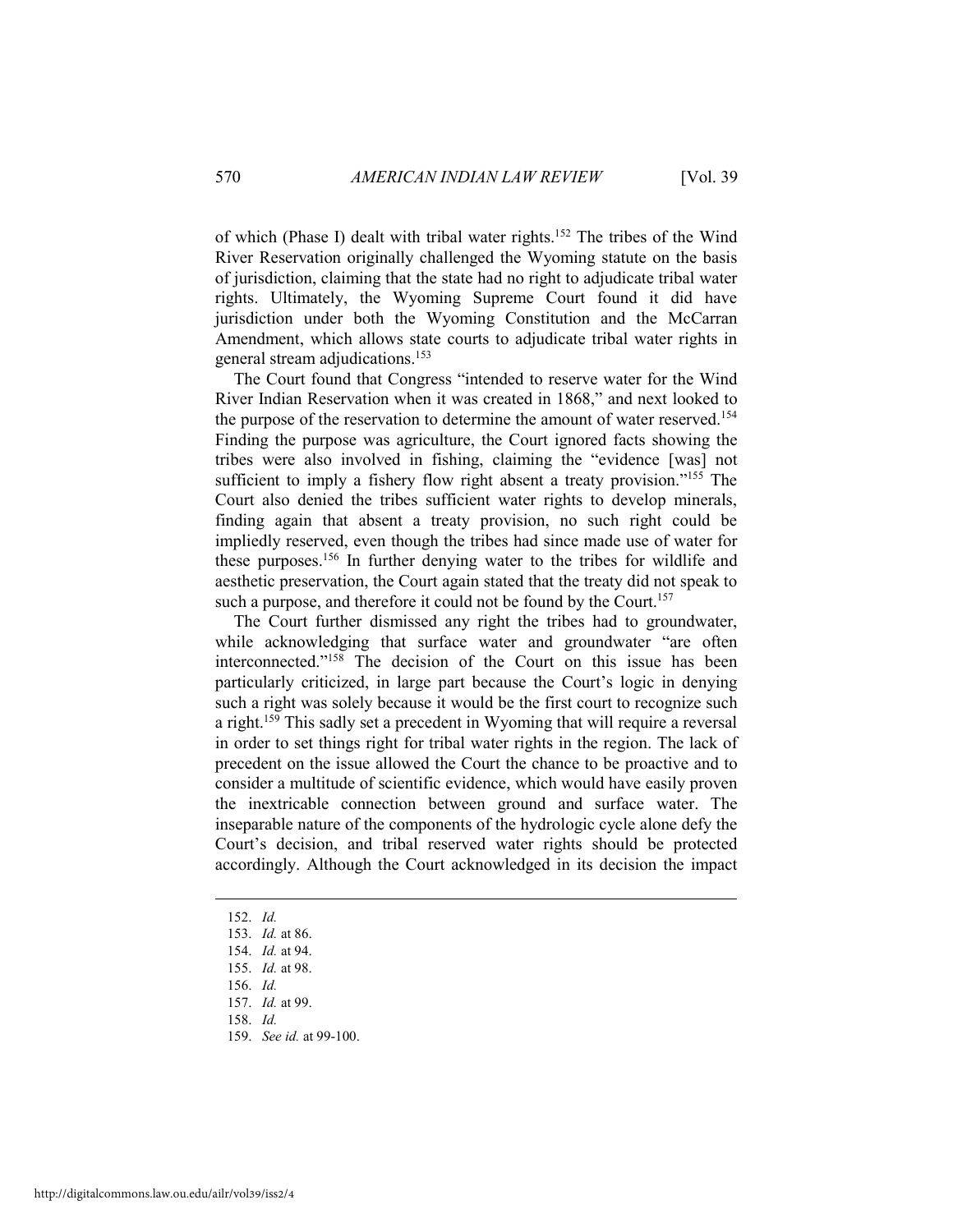that its opinion would have, and noted that no other cases had found a reserved right to groundwater, it nevertheless held that "the reserved water doctrine does not extend to groundwater."160

Having found that the sole purpose of the Reservation was agriculture, the Court used the PIA standard to determine how much water was reserved to the Tribes. Pursuant to *Arizona v. California*, states determine the amount of water reserved to a reservation by looking at PIA.<sup>161</sup> While the PIA approach has been criticized for its failure to consider other equally important reservation uses, courts have not yet found an alternative.<sup>162</sup> The Wyoming Supreme Court ultimately awarded the tribes of the Wind River Reservation 480,000 acre-feet of water, sufficient to irrigate about 108,000 acres.163

In his dissent, Justice Thomas disagreed with the majority's limitation on the tribes' reserved water rights, stating that the purpose of an Indian reservation was "to provide a homeland for Indian peoples."164 Justice Thomas further noted that by limiting the purpose of the reservation to agriculture alone, it inherently limited both the economic and societal growth the Tribes could obtain.165 This is a common criticism of the PIA standard. As Justice Thomas points out, while land may be theoretically irrigable, this alone does not make agriculture practical.<sup>166</sup> Furthermore, tribes should be allowed to grow and develop freely, instead of being confined to one option to provide for themselves.

It is well recognized that the freedom to change and grow is what allows for the best use of resources. Restricting tribal ability to adapt is counterproductive and will not allow tribes to succeed in an ever-changing future that requires quick thinking, innovation, and the resources to accomplish new goals. While the tribes may have turned to ranching and agriculture in the past, this is no longer a feasible reality. It is important that courts in the future accept the true purpose of reservations created so many years ago—as a permanent home for the Indians that occupy them. Tribes should enjoy the freedom to develop the land they call home in the same way as the rest of society. It is crucial for tribal leaders to be unrestricted by impractical methods of determining water allotments as they make

 <sup>160.</sup> *Id.* at 100.

 <sup>161.</sup> Royster, *Climate Change*, *supra* note 85, at 205.

 <sup>162.</sup> *Id.*

 <sup>163.</sup> Capossela, *supra* note 84, at 141.

 <sup>164.</sup> *Big Horn I*, 753 P.2d at 119 (Thomas, J., dissenting).

 <sup>165.</sup> *Id.* at 119 (Thomas, J., dissenting).

 <sup>166.</sup> *Id.* (Thomas, J., dissenting).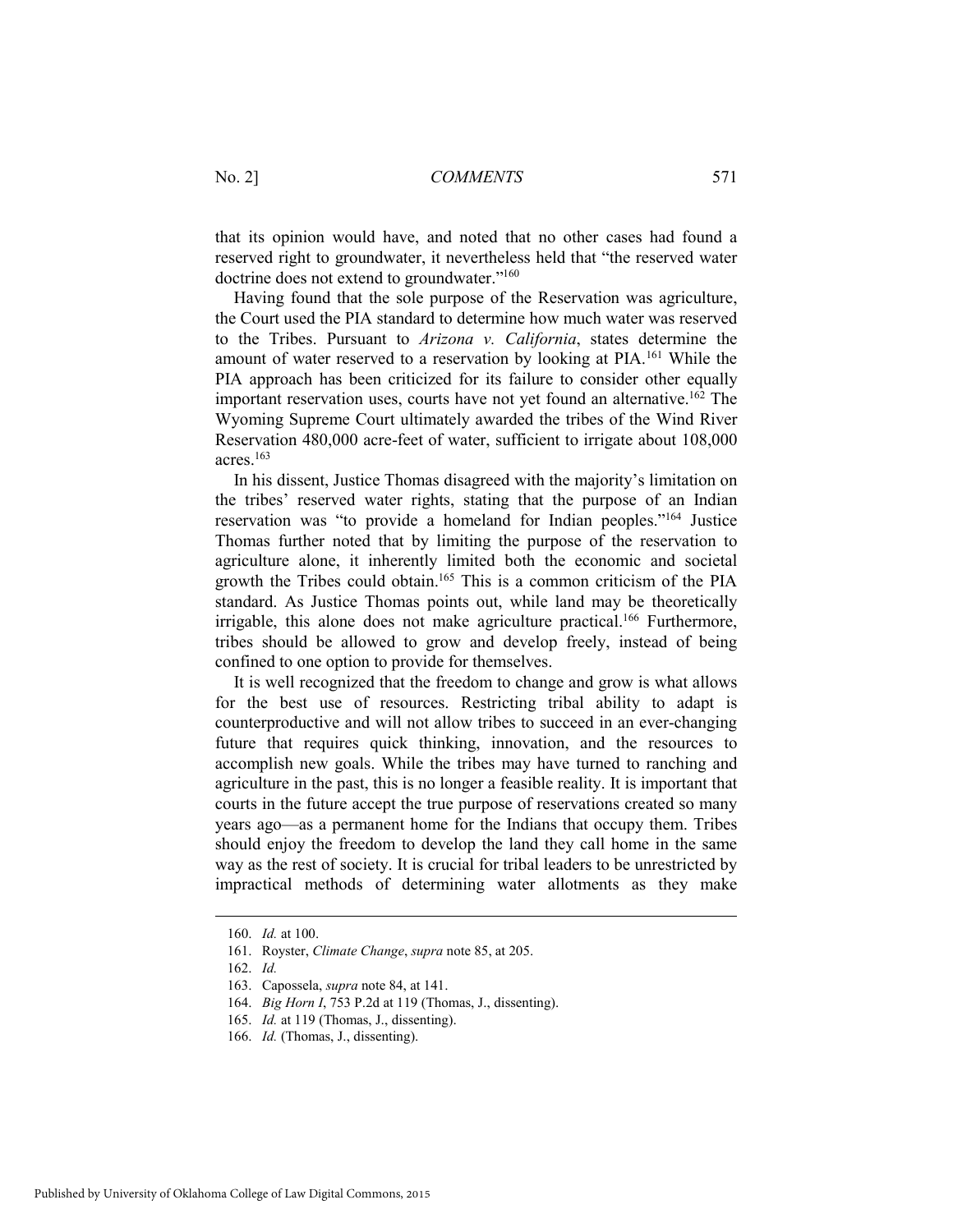important decisions for the future of their people. It is no secret that many reservations struggle with high rates of poverty, crime, and unemployment. To resolve these issues, tribal governments need the flexibility and water in order to encourage other routes of income, such as fishing and resource development. Bringing in new income and a better way of life for tribal members not only benefits the tribes themselves, but can improve the economy of the states in which the reservations exist. The availability of water to a society is crucial to accomplish any of these goals, and it would be a tragic misstep to stand by as tribal governments struggle and ultimately fail simply because courts were still functioning under misguided concepts of the past.

#### *D. The Pavillion Problem: Pavillion, Wyoming and the CBM Development Impacts on Groundwater in the Wind River Basin*

The town of Pavillion, Wyoming, has been a recent hotspot of controversy between the tribes of the Wind River Reservation, the state of Wyoming, and Pavillion residents. Hydraulic fracturing in the area and the quality of the town's groundwater have been under a high level of scrutiny in the past ten years, and are of concern to not only the residents of Pavillion, but also to tribal members living nearby. Pavillion is a town of about 200 residents located inside the Wind River Reservation in Fremont County, Wyoming, although the town is not considered a part of the Reservation itself due to congressional action that opened up the lands for settlement and homesteading.<sup>167</sup> Pavillion has seen drilling and gas production since the late 1960s, and in 2004, Encana acquired these production outfits.168 Over the next three years, Encana drilled forty-four new wells in the field, and in 2005, it received its first complaint from residents about drinking water quality.169 Water quality is a significant concern since the town gets its municipal water from groundwater wells. Encana tested water quality as a result of the complaint, but no conclusions were reached and no action was taken.<sup>170</sup> In 2008, Pavillion's residents contacted the Environmental Protection Agency (EPA) with concerns about

 <sup>167.</sup> *Pavillion Groundwater Investigation*, EPA, http://www2.epa.gov/region8/pavillion (last visited Dec. 21, 2014).

 <sup>168.</sup> *Why Encana Refutes U.S. EPA Pavillion Groundwater Report*, ENCANA, http:// www.encana.com/news-stories/news-releases/details.html?release=632327 (last visited Dec. 21, 2014).

 <sup>169.</sup> *Id.*

 <sup>170.</sup> *Id.*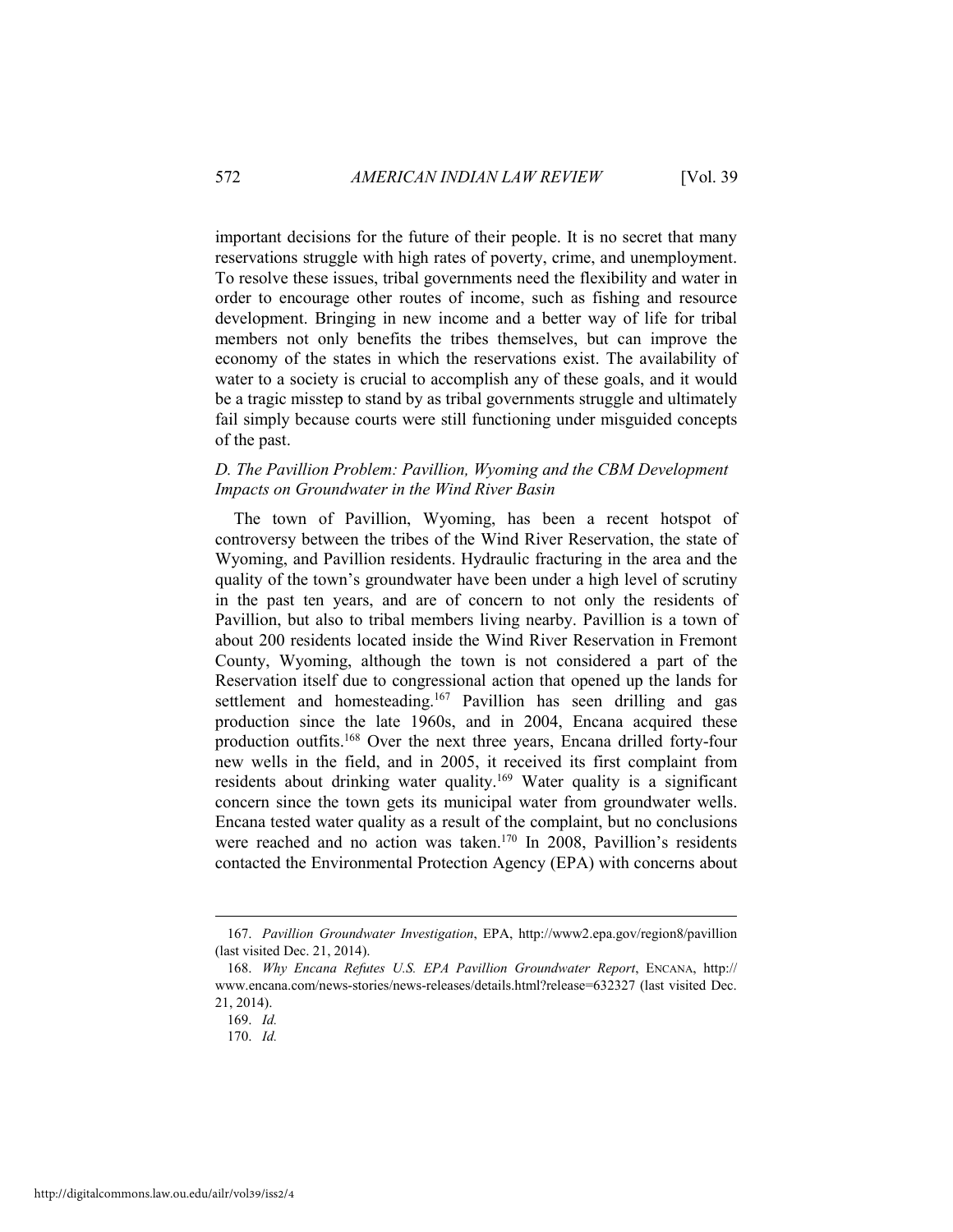the quality of their water.<sup>171</sup> Encana has maintained throughout the investigation that poor water quality existed in Pavillion prior to drilling, and therefore it is not responsible for any impurities or dangers which may exist.172

As a result of these complaints, the EPA conducted testing by sampling private water wells and installing monitoring wells to determine the extent of the effects of hydraulic fracturing on the town's water supply.173 In 2011, the EPA published an initial report stating that hydraulic fracturing likely was affecting the water supply, but unfortunately the report was not peer reviewed and, unsurprisingly, faced subsequent challenges from both industry and the state of Wyoming.174 A further study in 2012, conducted by both the EPA and the United States Geological Survey (USGS), reached similar results as the first report, but also faced criticism.<sup>175</sup> As a result of these challenges and pressures, the EPA announced in 2013 that while it would not continue to pursue peer review of its draft, it would instead "support[] the State of Wyoming in its further investigation of drinking water quality" in Pavillion.<sup>176</sup>

For many, this retreat by the EPA is a very unsatisfactory outcome to a six-year-long ordeal. The failure to fully investigate this issue by both the EPA and outside sources could prove troubling if the tribes were to someday choose to litigate a claim asserting a right to a certain level of water quality, since the town of Pavillion is located within the reservation itself. Furthermore, both tribes claim the EPA did not consult them in the ruling. In June of 2013, the Northern Arapaho Business Council expressed its concerns in a letter to Robert Perciaseppe, the Acting and Deputy Director of the EPA, asking him to reconsider the EPA's decision and fulfill its duties to the tribes before finalizing its decision.<sup>177</sup> Unfortunately, however, the decision has been finalized, and the EPA has chosen to move

 <sup>171.</sup> *Pavillion Groundwater Investigation*, *supra* note 167.

 <sup>172.</sup> *Why Encana Refutes U.S. EPA Pavillion Groundwater Report*, *supra* note 168.

 <sup>173.</sup> Keith B. Hall, *Hydraulic Fracturing and the Baseline Testing of Groundwater*, 48 U. RICH. L. REV. 857, 891 (2014).

 <sup>174.</sup> *Id.*

 <sup>175.</sup> Monika Ehrman, *The Next Great Compromise: A Comprehensive Responsive to Opposition Against Shale Gas Development Using Hydraulic Fracturing in the United States*, 46 TEX. TECH L. REV. 423, 437-38 (2014).

 <sup>176.</sup> *Pavillion Groundwater Investigation*, *supra* note 167.

 <sup>177.</sup> Letter from Darrell O'Neal, Sr., Chairman, Northern Arapaho Business Council to Robert Perciaseppe, Acting and Deputy Director of the Environmental Protection Agency (June 24, 2013), *available at* http://wyofile.com/wp-content/uploads/2013/06/nativenotes\_ tribesepa.pdf.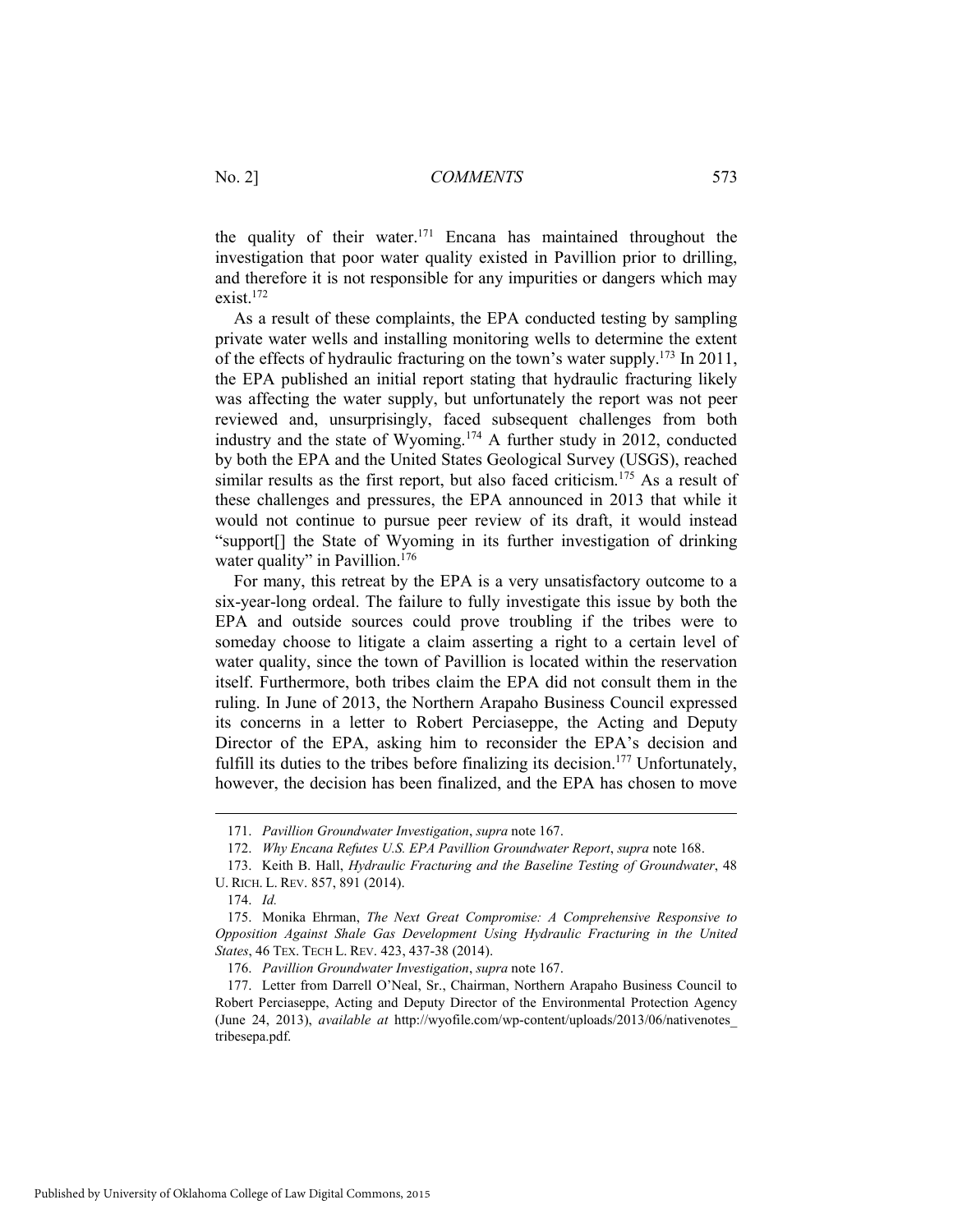forward in working with the state of Wyoming and the Wyoming Oil and Gas Commission to determine whether drilling has in fact affected water quality.178

Further EPA action involving the town of Pavillion and the Wind River Reservation continues to affect both the tribes and the citizens of Pavillion. Prior to the dissolution of the JBC, the Northern Arapaho and Eastern Shoshone tribes applied to the EPA, asking it to consider the Wind River Reservation a state for the purposes of the Clean Air Act (CAA).179 In December of 2013, the EPA approved this request.<sup>180</sup> In doing so it redefined the boundaries of the Wind River Reservation to include three towns (including Pavillion) as reservation lands,<sup>181</sup> despite a 1905 act that opened these same lands for homesteading, annexing them from the reservation.182 The EPA approval makes these towns once again subject to the rules and regulations of the reservation for purposes of the CAA, which could have far-reaching consequences in terms of land management and regulatory matters handled by the tribes.

The justification for this action was set out in a letter from Hilary C. Tompkins, Solicitor of the Department of the Interior, to Scott C. Fulton, General Counsel for the EPA. Pursuant to the EPA request for an opinion regarding the Wind River Reservation boundaries, Ms. Tompkins advised Mr. Fulton that under a three-prong test set out in *Solem* and subsequent Supreme Court cases, to determine whether a reservation boundary has been altered by a congressional action one must first look at congressional intent, inferred from the statute's language.<sup>183</sup> Next, one must consider the events that led up to the passage of the act purportedly altering the reservation boundaries, and finally, one must look at the results of the passage of the act.184 Based on the results of this three-prong test, Ms.

 <sup>178.</sup> *Pavillion Groundwater Investigation*, *supra* note 167.

 <sup>179.</sup> *Wind River Treatment in the Same Manner as a State Approval*, EPA, http://www2.epa.gov/region8/wind-river-treatment-same-manner-state-approval (last visited Dec. 21, 2014).

 <sup>180.</sup> *Id.*

 <sup>181.</sup> *Id.*

 <sup>182.</sup> Act of Mar. 3, 1905, ch. 1452, 33 Stat. 1016.

 <sup>183.</sup> Solemn v. Bartlett, 465 U.S. 463, 470 (1975); Letter from Hilary C. Tompkins, Solicitor, Dep't of the Interior, to Scott C. Fulton, General Counsel, EPA 1, 2 (Oct. 26, 2011), *available at* http://www2.epa.gov/sites/production/files/2013-12/documents/epawr00 9733.pdf.

 <sup>184.</sup> Letter from Hilary C. Tompkins to Scott C. Fulton, *supra* note 183, at 3.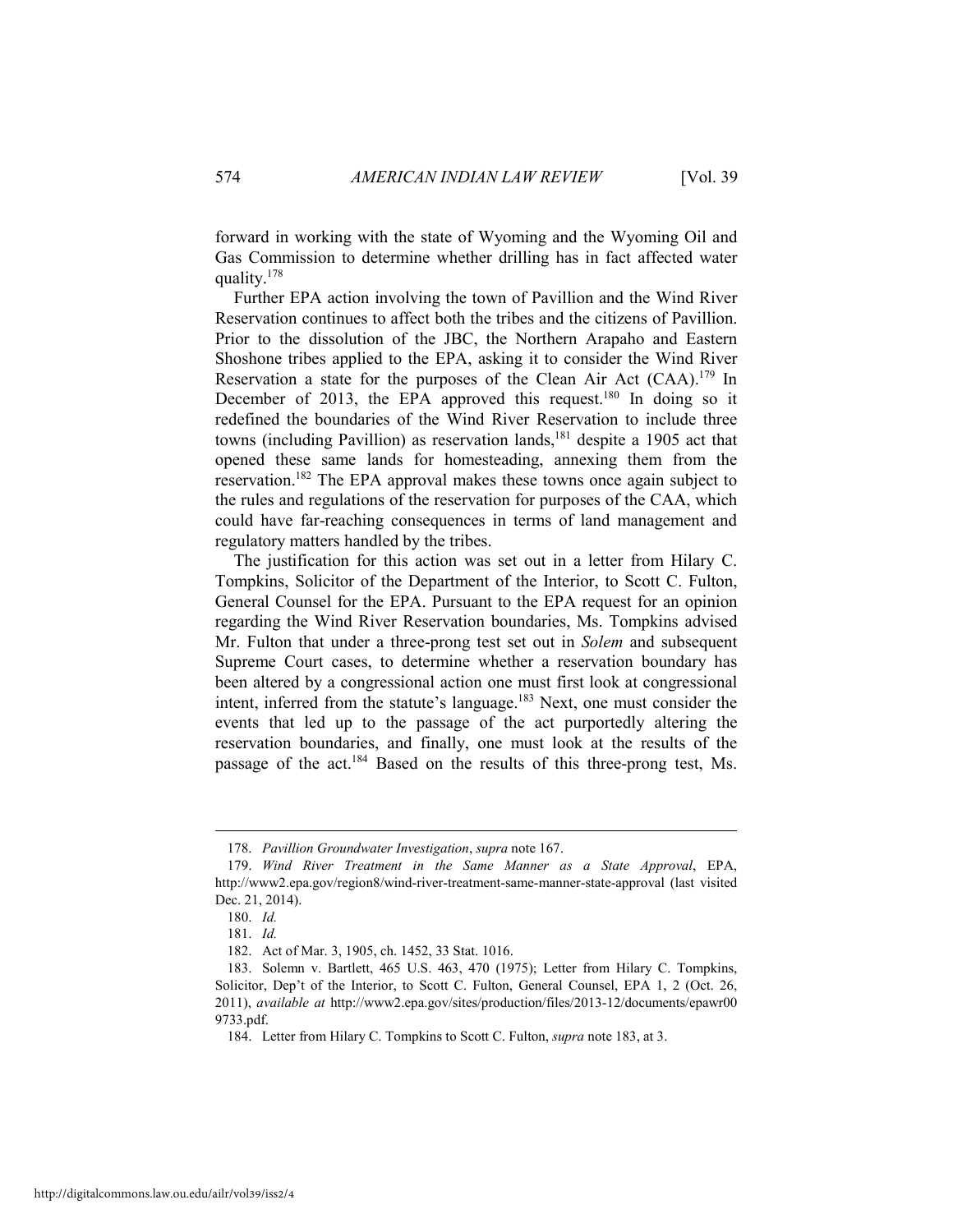Tompkins concluded that the boundaries of the Wind River Reservation remained unchanged for three reasons.185

First, the language of the 1905 act did not "evidence the present and total surrender of all tribal interests" in the land, as required by *Solem*. 186 Second, the 1905 act did not include any type of compensation to the tribes for relinquishment of the land.187 Third, the lands mentioned in the 1905 act were not "ceded . . . to the public domain[]" and "[i]n fact, members of Congress disclaimed any intent to do so."188 Furthermore, the circumstances pre- and post-passage of the 1905 act did not indicate that Congress intended to alter the reservation boundaries.<sup>189</sup> Based upon analysis of these three factors, Ms. Tompkins, and the EPA, concluded that the 1905 act did not diminish the boundaries of the Wind River Reservation, and therefore the towns of Pavillion, Riverton, and Kinnear were part of the reservation itself.190

 So far, the state of Wyoming has chosen not to comply with the EPA ruling; it requested a stay of the ruling in January,  $2014$ <sup>[91</sup>] Following this request, and requests for stays by both tribes, the EPA granted a stay pending administrative or judicial rulings on the issue in February of 2014.192 The EPA ruling is likely to affect the tribes and the citizens of Pavillion with regards to the ongoing controversy regarding groundwater contamination in the area. Although development has occurred in Pavillion, the tribes have been reluctant to allow drilling on their land. If Pavillion falls under the jurisdiction of the reservation, the clash over whether to drill will become even more problematic. Furthermore, if drilling is to continue in Pavillion, the water resources of the tribes could potentially be affected by their proximity to the drilling operations. The overreaching issue surrounding the Pavillion conflict, however, may be decided by the recent litigation between Montana and Wyoming. Montana's allegation that drilling and production in Wyoming are depleting their downstream resources may affect the Pavillion drilling operations, and thus the tribes, even though they may have little to no say in the outcome.

 $\overline{a}$ 

192. *Id.*

 <sup>185.</sup> *Id.* at 23.

 <sup>186. 465</sup> U.S. at 470; Letter from Hilary C. Tompkins to Scott C. Fulton, *supra* note 183, at 7.

 <sup>187.</sup> Letter from Hilary C. Tompkins to Scott C. Fulton, *supra* note 183, at 7.

 <sup>188.</sup> *Id.* at 8.

 <sup>189.</sup> *Id.* at 11, 13.

 <sup>190.</sup> *Id.* at 23.

 <sup>191.</sup> *Wind River Treatment in the Same Manner as a State Approval*, *supra* note 179.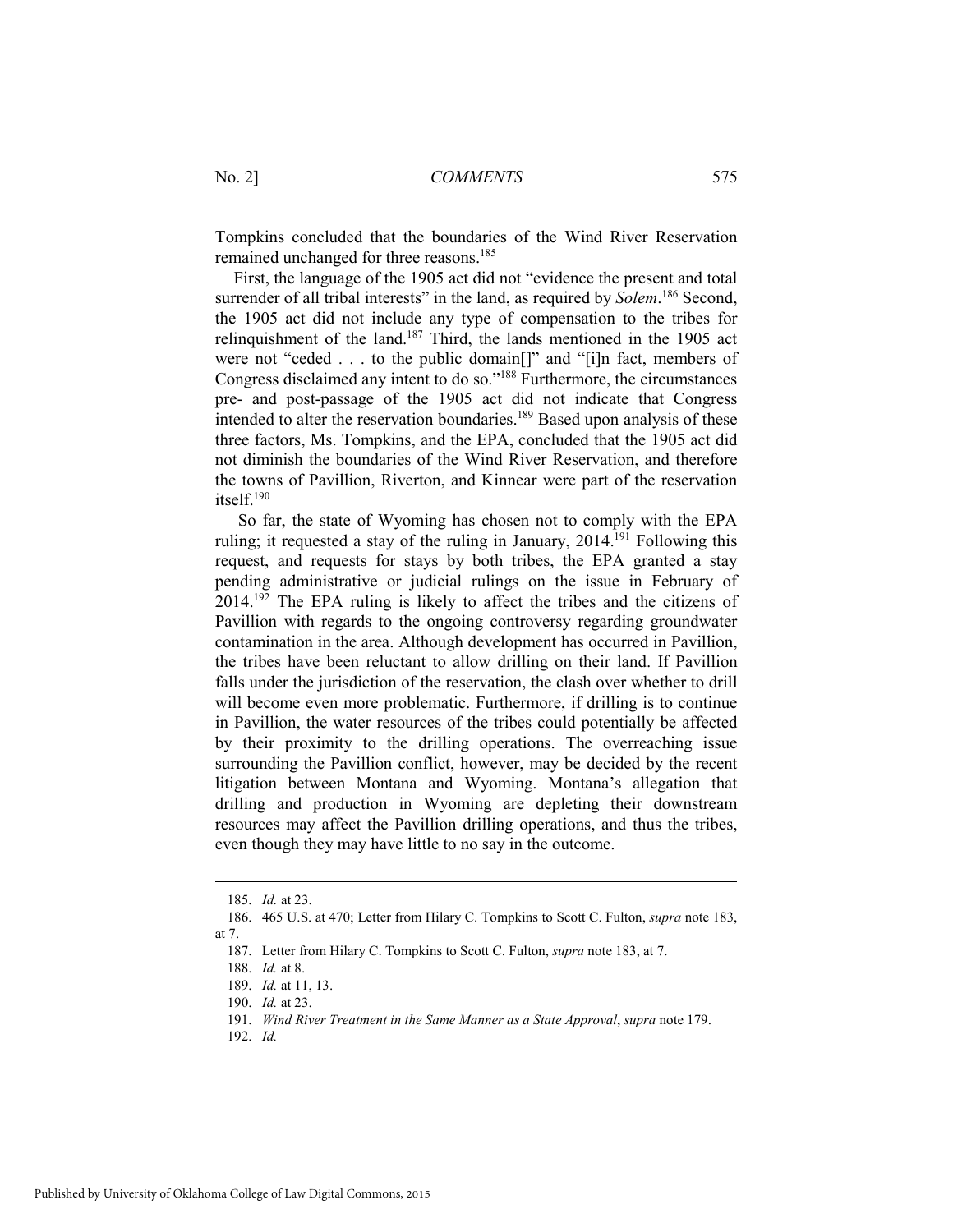#### *IV.* Montana v. Wyoming

#### *A. History of the Yellowstone Compact*

Western appropriation states commonly use water compacts to decide how each party may use and divide a particular body of water.<sup>193</sup> The Supreme Court has original jurisdiction in disputes between states over these agreements.194 Montana and Wyoming entered into the Yellowstone Compact in 1950 after almost twenty years of negotiation.<sup>195</sup> The Compact governs water use of the Clarks Fork, Big Horn, Tongue, and Powder Rivers between Montana, Wyoming, and North Dakota.196 It provides for the express adoption of the prior appropriation doctrine to govern the Compact.197 The Clarks Fork, Big Horn, Tongue, and Powder Rivers are tributaries of the Yellowstone River, which originates in Wyoming and extends into Montana and North Dakota.198 Article V of the Compact provides that "all appropriative rights existing as of January 1, 1950, 'shall continue to be enjoyed.'"199 This gives priority to water users with pre-1950s water rights, then to those "constructing storage or developing direct flow diversions for new uses."200 The Compact also states in its preamble that the parties "desir[e] to remove all causes of present and future controversy between [the] states . . . ."201

The ongoing litigation in *Montana v. Wyoming* deals with Wyoming's alleged violation of the Compact. Montana filed suit in 2007, alleging Wyoming violated Article V of the Compact by increasing its consumption and depriving Montana of the water it was granted under the Compact.<sup>202</sup> As Article V gives priority to water rights acquired before  $1950$ ,  $203$ Montana's allegation in regards to its CBM groundwater claim deals with use arising after ratification of the Compact.<sup>204</sup> Additionally, Montana also claimed that groundwater pumping related to CBM development was

 <sup>193.</sup> Bennett, *supra* note 94, at 117.

 <sup>194.</sup> *Id.* at 120.

 <sup>195.</sup> Lawrence J. MacDonnell, Montana v. Wyoming*: Sprinklers, Irrigation Water Use Efficiency and the Doctrine of Recapture*, 5 GOLDEN GATE U. ENVTL. L.J. 265, 267 (2012).

 <sup>196.</sup> Loble, *supra* note 19, at 24.

 <sup>197.</sup> Mudd, *supra* note 12, at 299.

 <sup>198.</sup> Montana v. Wyoming, 131 S. Ct. 1765, 1769 (2011).

 <sup>199.</sup> MacDonnell, *supra* note 195, at 267.

 <sup>200.</sup> *Id.* at 268.

 <sup>201.</sup> Yellowstone River Compact, Pub. L. No. 82-231, 65 Stat. 663 (1951).

 <sup>202.</sup> Bennett, *supra* note 94, at 120.

 <sup>203.</sup> *Id.*

 <sup>204.</sup> Mudd, *supra* note 12, at 304.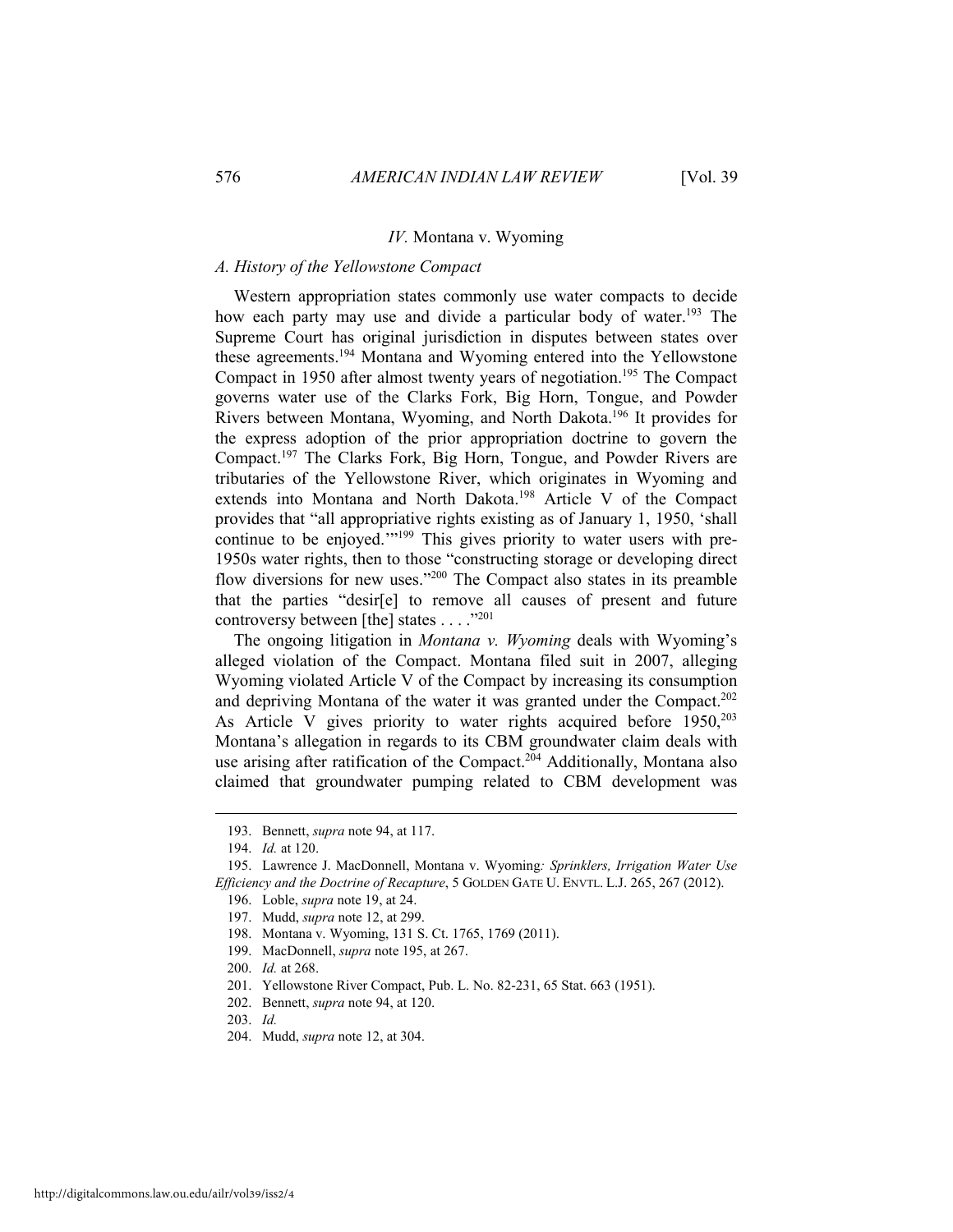decreasing the amount of surface water that Montana was receiving and was entitled to under the Compact.<sup>205</sup> The litigation between Montana and Wyoming has the potential to affect not only CBM development, but also anyone in the region who relies on groundwater.<sup>206</sup> Between 2000 and 2006, both the Tongue and Powder Rivers experienced a shortage of water in Montana.207 During the shortage, Montana asked "Wyoming [to] regulate its post-1950 water rights so that Montana's pre-1950 water rights holders could receive water."<sup>208</sup> Wyoming refused, saying that it had already done so, and Montana subsequently filed suit.<sup>209</sup>

In 2010, Special Master Professor Barton H. Thompson issued his First Interim Report.<sup>210</sup> The Supreme Court affirmed the Special Master's findings, holding that under the doctrine of appropriation, water users could "improve their irrigation systems, even to the detriment of downstream appropriators . . . ."211 While this report did not address the claims regarding CBM development, the Special Master did state that groundwater withdrawals were within the scope of the Compact, and furthermore, if Wyoming was found to have been allowing CBM groundwater withdrawals to deplete surface waters belonging to Montana, then it would be in violation of the Compact.<sup>212</sup> Montana has offered proof that both the Tongue and Powder Rivers have shown a decrease in the amount of water available downstream to Montana.<sup>213</sup>

Wyoming argued the Compact does not cover groundwater since it fails to mention it explicitly.214 However, it is an accepted scientific fact that groundwater and surface water are inextricably connected, and the Special Master found that the Compact includes groundwater.<sup>215</sup> This is an important conclusion, and certainly a step in the right direction. The hydrologic cycle is now clearly understood to be linked; it would be folly to ignore scientific evidence merely because our predecessors had not yet discovered and understood the connection between ground and surface water.

 <sup>205.</sup> MacDonnell, *supra* note 195, at 265.

 <sup>206.</sup> *Id.* at 268.

 <sup>207.</sup> *Id.*

 <sup>208.</sup> *Id.*

 <sup>209.</sup> *Id.*

 <sup>210.</sup> Montana v. Wyoming, 131 S. Ct. 1765, 1769 (2011).

 <sup>211.</sup> *Id.* at 1777.

 <sup>212.</sup> Mudd, *supra* note 12, at 299-300.

 <sup>213.</sup> *Id.* at 301.

 <sup>214.</sup> *Id.* at 307.

 <sup>215.</sup> *Id.*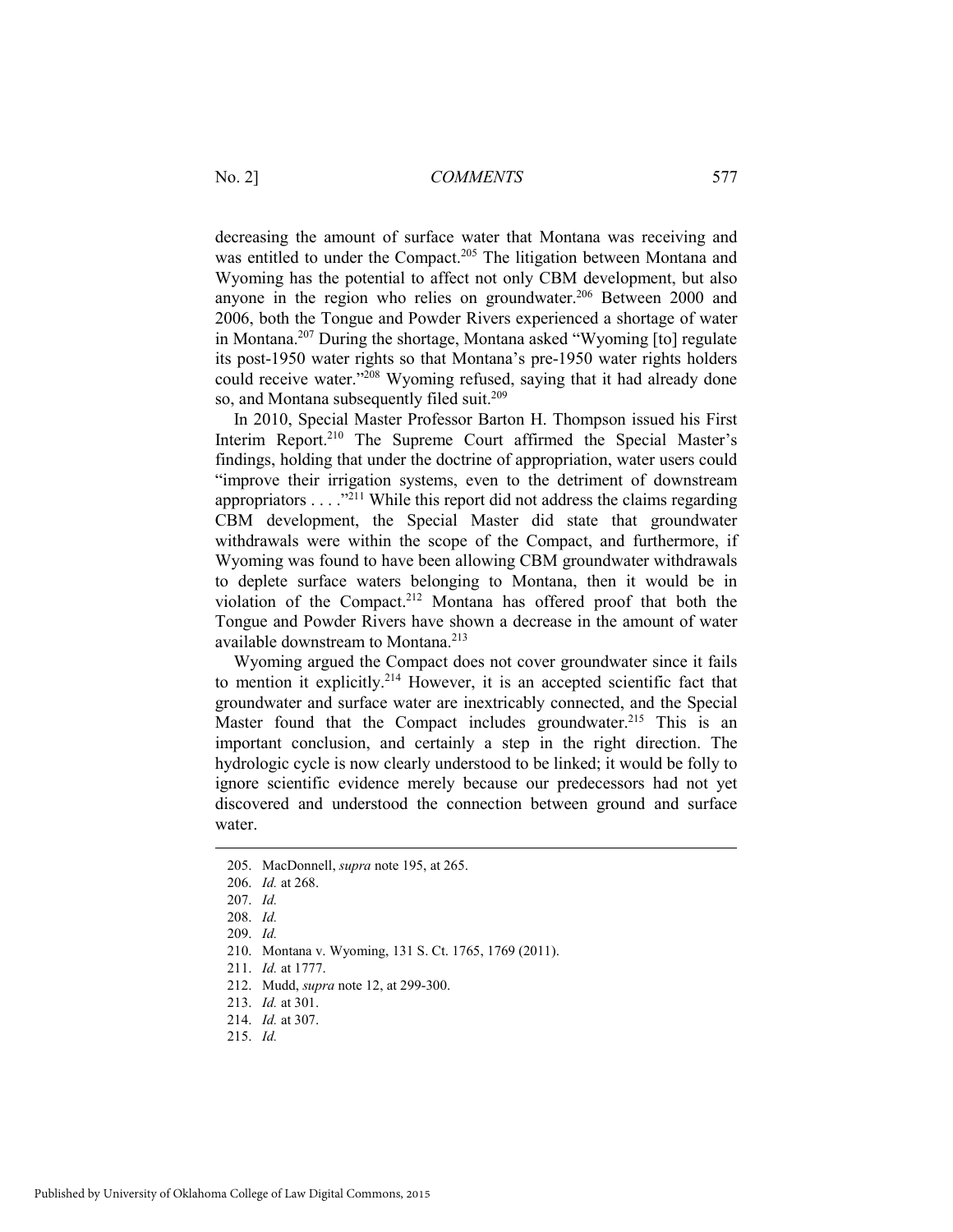#### *B. The Tribes and the Compact: What the Future May Hold*

The Yellowstone Compact does not govern water use between the states and tribes. However, Article VI of the Compact states that "[n]othing contained in this compact shall be so construed or interpreted as to affect adversely any rights to the use of the waters of Yellowstone River and its tributaries owned by or for Indians, Indian tribes, and their reservations."216 While Article VI is not at issue in the current litigation, this limitation on the states to protect tribal water rights may be a crucial provision for the tribes to consider as the litigation between the states moves forward. The Northern Cheyenne Tribe and the tribes of the Wind River Reservation certainly have a stake in the outcome of this litigation due to their water rights on the Yellowstone River and its tributaries.

While the Wind River Reservation tribes have not participated in the litigation itself, the Northern Cheyenne Tribe, in response to the Motion to Dismiss initially filed by Wyoming, filed a brief in support of Montana.<sup>217</sup> In the brief, it described the origin of its water rights, which stem from the Northern Cheyenne Compact made with Montana entered in 1995, giving the tribe water and storage rights in the Tongue River, the Tongue River Reservoir, Rosebud Creek (a tributary of the Yellowstone river), and the Big Horn Reservoir.<sup>218</sup> The tribe further states that under Article VI of the Yellowstone Compact, its rights to the use of water in the Yellowstone River and its tributaries are protected, and argues that it could file suit if its water interests were adversely affected by the outcome of the litigation over the Compact.<sup>219</sup> In addition, the tribe also argued that Wyoming's new uses of water for irrigation and CBM development do in fact violate the Compact if the uses cause insufficient water to reach Montana, therefore failing to satisfy the pre-Compact rights.<sup>220</sup>

While tribes of the Wind River Reservation have not participated in the litigation, as upstream users with CBM drilling and development located within their land in the town of Pavillion and the surrounding areas, they too are in a position to argue that they have a stake in the outcome. Should the Supreme Court reach a decision regarding the Compact which restricts the amount of water the tribes are guaranteed, they, like the Northern Cheyenne Tribe, would be in a position to join the litigation. Furthermore,

 <sup>216.</sup> Yellowstone River Compact, Pub. L. No. 82-231, 65 Stat. 663 (1951).

 <sup>217.</sup> Montana v. Wyoming, 131 S. Ct. 1765, 1777 (2011).

 <sup>218.</sup> *Id.* 

 <sup>219.</sup> *Id.* 

 <sup>220.</sup> *Id.*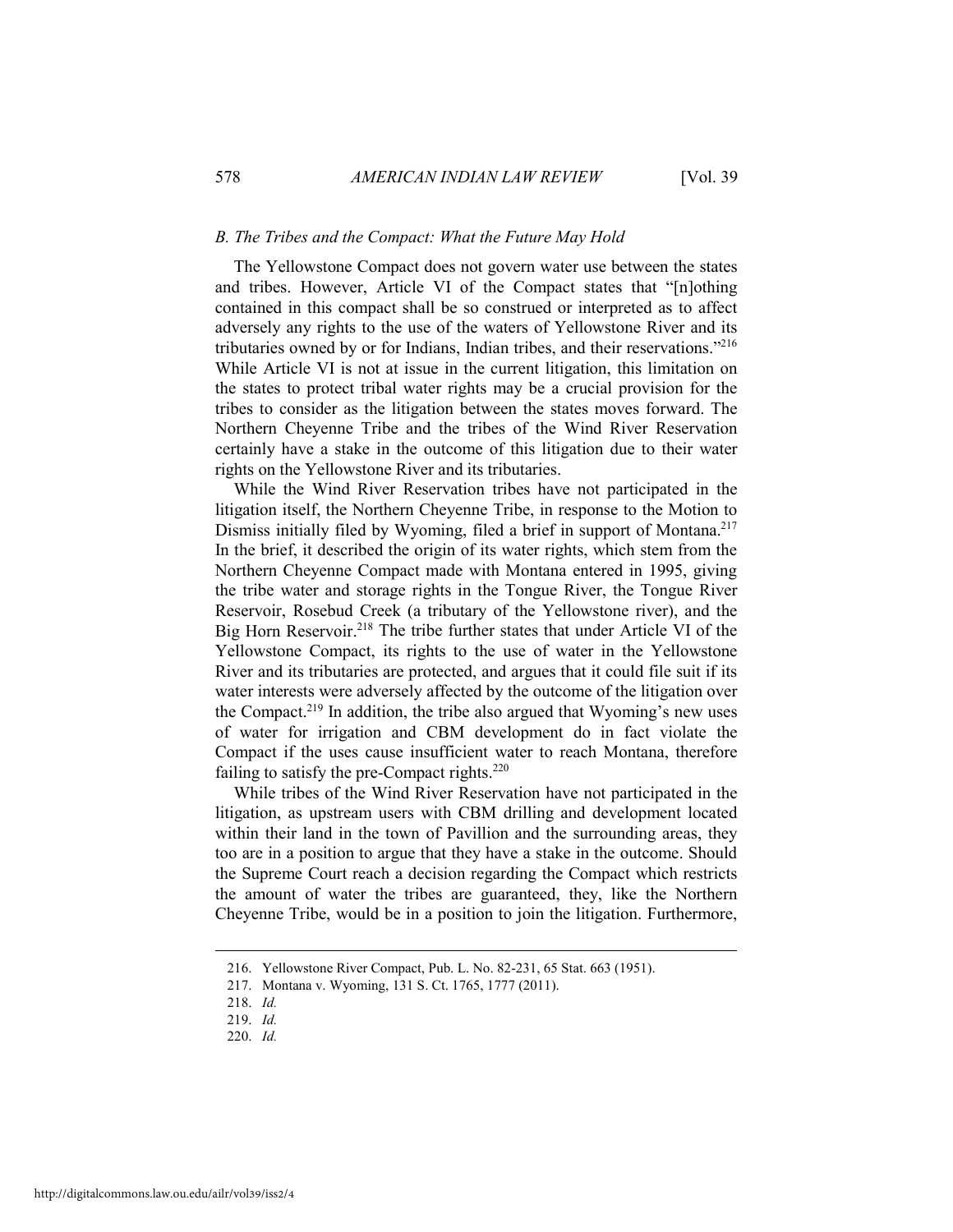the tribes could assert that they have a right to a certain quality of water, a logically accepted guarantee within the *Winters* doctrine, which has been infringed upon by CBM drilling operations around Pavillion.<sup>221</sup> Although the EPA's investigation has largely been halted, the presence of both tribal business councils in the EPA proceedings and the Clean Air Act boundary issues make it likely that both the Eastern Shoshone and Northern Arapaho Tribes will be proactive in protecting their interests in land and resources.

Although the outcome of *Montana v. Wyoming* is uncertain, the importance of water to the survival and growth of the tribes on both reservations is an established necessity. The tribes have struggled historically to make a living due to a lack of capital and adequate planning, and are need of income to survive.222 The availability of water in order to accomplish tribal economic goals through development and the implementation of infrastructure is key.

#### *C. Improving Tribal Quality of Life: The Importance of Water*

On the Wind River Reservation, both the Eastern Shoshone and Northern Arapaho tribes have struggled with high crime rates, high unemployment, and poor health care.<sup>223</sup> The lack of infrastructure and income has forced tribal members to look outside the reservation for basic amenities and jobs, although many do not have the money to do so. The current average income of Indian families on the reservation is roughly \$6400 per year—an amount well below the poverty line and indicative of the problems the reservation faces.224 While "[a] 1976 plan for economic development on the reservation suggested that increasing irrigated agriculture, mining gypsum and uranium, or developing a recreation and tourism industry centered around the blue-ribbon trout fishing along the Wind River might provide a needed economic stimulus," the tribes need capital—something they lack—in order to implement these suggestions.<sup>225</sup> Furthermore, the reservation itself lacks basic infrastructure most functioning towns take for granted, such as "basic transportation, garbage services, adequate housing, medical care, and

 <sup>221.</sup> *See* Walter Rusinek, *A Preview of Coming Attractions?* Wyoming v. United States *and the Reserved Rights Doctrine*, 17 ECOLOGY L.Q. 355 (1990).

 <sup>222.</sup> *Id.* at 381.

 <sup>223.</sup> Timothy Williams, *Brutal Crimes Grip an Indian Reservation*, N.Y. TIMES, Feb. 2, 2012, http://www.nytimes.com/2012/02/03/us/wind-river-indian-reservation-where-brutalityis-banal.html?\_r=2&.

 <sup>224.</sup> Rusinek, *supra* note 221, at 381.

 <sup>225.</sup> *Id.*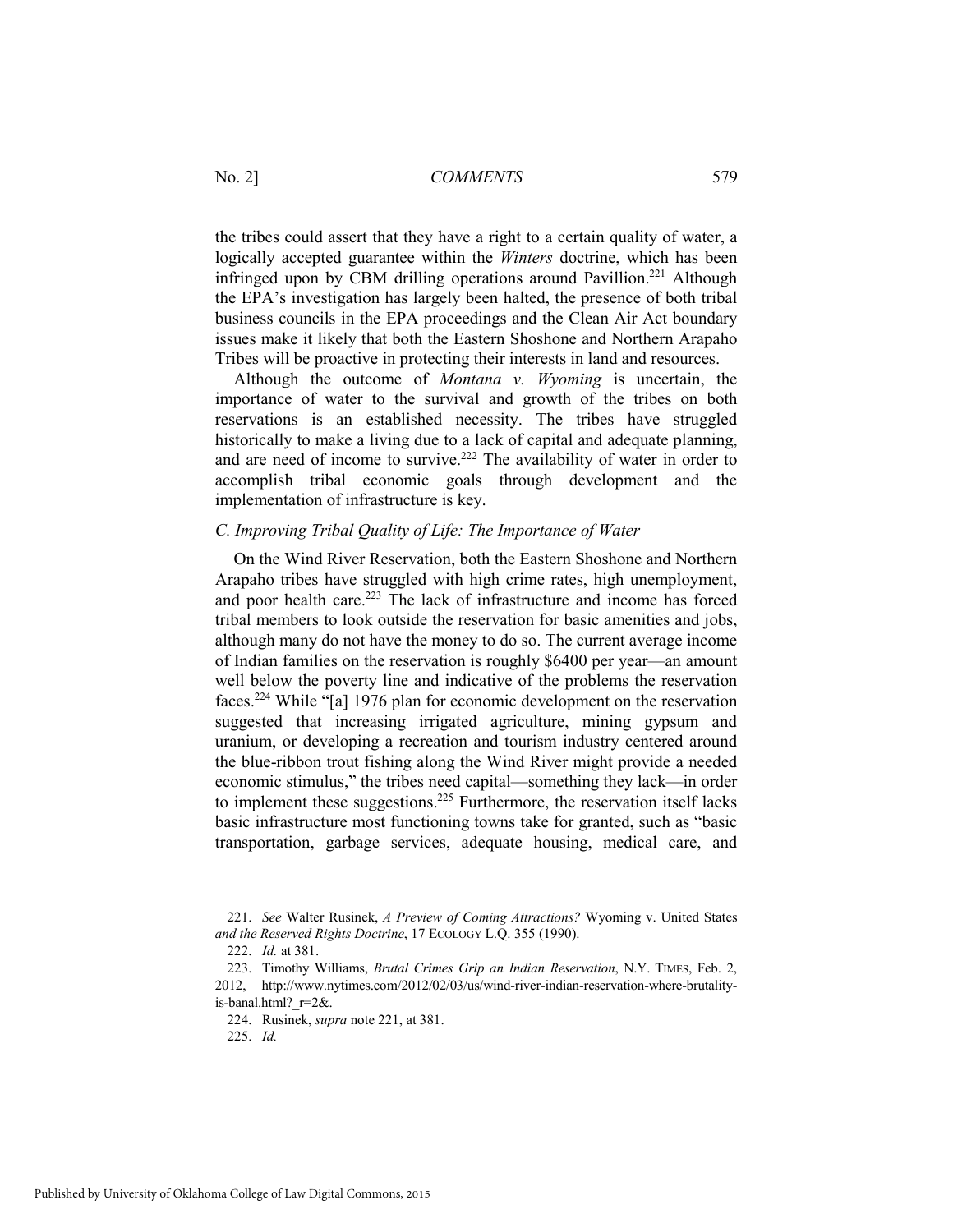supervised recreation for children . . . ."226 The reality is that the tribes currently face an uphill battle to better their lives, and they need adequate water resources in order to accomplish any kind of improvement.

The determination by the Wyoming Supreme Court that the purpose of the Wind River Reservation was fact agriculture is a decision that has continued to hobble any type of growth.227 This limitation prevents the tribes from accessing water that could go towards a number of uses, including improvements that would generate income and tourism.228 The Court instead chose to narrowly interpret the Tribe's water needs as only agricultural purposes, stating that since "[m]unicipal, domestic, livestock, and commercial uses" fell under agriculture, no additional water allotment was required to be handed down.<sup>229</sup> The tribes are therefore restricted to agriculture and irrigation as a way to make their living, although irrigation itself in such an arid region of the country is neither sustainable nor feasible.230 Irrigation in the region requires massive infrastructure that is costly to both build and maintain, and furthermore, lands that have not previously been farmed will be resistant and affected by the introduction of constant irrigation and pesticide application.231

The failure of the Wyoming Supreme Court to foresee the consequences resulting from its decision counteracts progress made to preserve the land on which the tribes live and will continue to live.232 It is crucial for the future of reservations that courts deal with these issues in a way that demands ecological and environmental responsibility from all sides. Sustainability should be a goal that all strive to reach in order to ensure tribal lands continue to be a place where the importance of natural resources are recognized, economic growth is encouraged, and the importance of environmental stewardship is always kept in mind.

Although the tribes of the Wind River Reservation have struggled in the past, their situation is an important indication of where other tribes in the region may be headed, and where the courts may in fact force them to go if another path is not championed. The growth of the tribes is growth for everyone. Improving tribal economies will in turn bring growth to the economies of nearby cities, and thus the states in which the reservations are

 <sup>226.</sup> *Id.* at 382.

 <sup>227.</sup> *Id.* at 384.

 <sup>228.</sup> *Id.*

 <sup>229.</sup> *Id.* at 386.

 <sup>230.</sup> *Id.* at 410.

 <sup>231.</sup> *Id.*

 <sup>232.</sup> *Id.* at 411.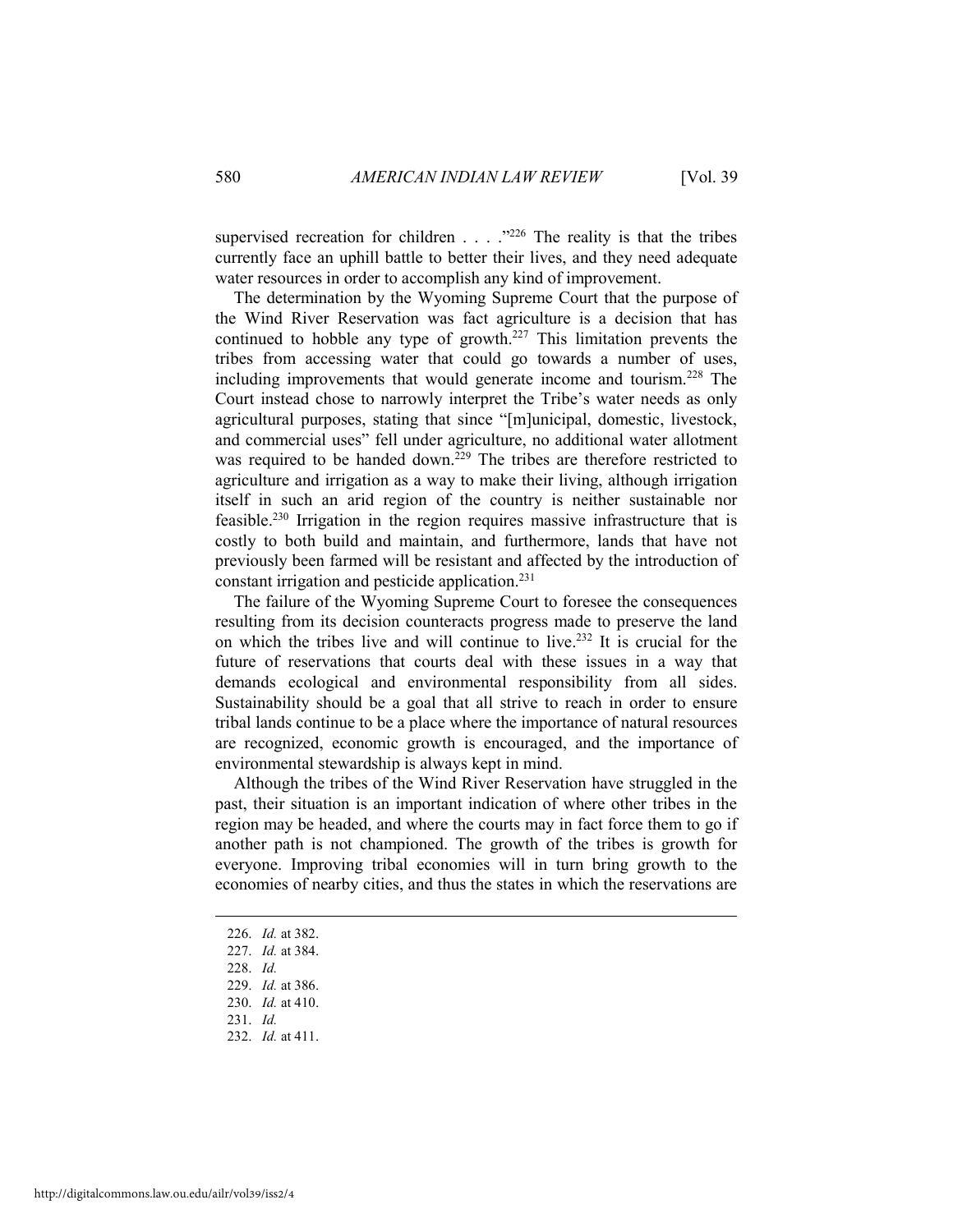located. The courts are in a position to take a step towards this type of growth by recognizing that agriculture is not the only way of life on a reservation. By listening to tribal governments about their issues and goals for the future, the benefit will be widespread. Water is a resource that must be managed without thought to political pressures or previous conflict. Implementing policies and practices that encourage growth and responsibility in the battle over water in the West is key to a sustainable future. Reservations and state water users must coexist, and the courts must be mindful of the different scenarios affecting all users who come to the table with complaints and concerns in order to maintain this resource that is crucial to the success and survival of all parties involved.

#### *V. Conclusion*

The interplay between the importance of human dependence both on water and on energy has emerged as an issue that will define our nation in years to come. The relationship between energy, water, and humans is a delicate balance that is often taken for granted. In some areas of the country, however, turning on the tap for clean water may not be as simple as it is for others. The availability of water in quantities sufficient to sustain ways of life, such as irrigation and raising livestock, is crucial for many Americans, and also for many Native American tribes. While CBM development in the northwestern United States is predicted to be a great contributor to our nation's ability to be energy independent, its impact on water is equally important.

The Yellowstone River Compact, which governs water usage between the two states, may have a greater impact on those it does not govern: the Northern Cheyenne, Northern Arapaho, and Eastern Shoshone tribes. The ongoing litigation over water usage and amounts available to specific users does not take into consideration the tribes who live along tributaries of the River and are dependent on their guaranteed amounts to fulfill their ways of life. Although CBM development has brought both jobs and profit into Wyoming, the volume of water necessary to produce the CBM affects not only the tribes, but also state users who rely upon guaranteed quantities of water.

In addition, the quality of coproduced water from CBM development is already of concern to the residents of Pavillion, Wyoming, and will likely be of concern to others in the area as CBM development spreads. While the *Winters* doctrine does not explicitly state that tribes have a right to a certain quality of groundwater, it is likely that this is exactly what tribes will argue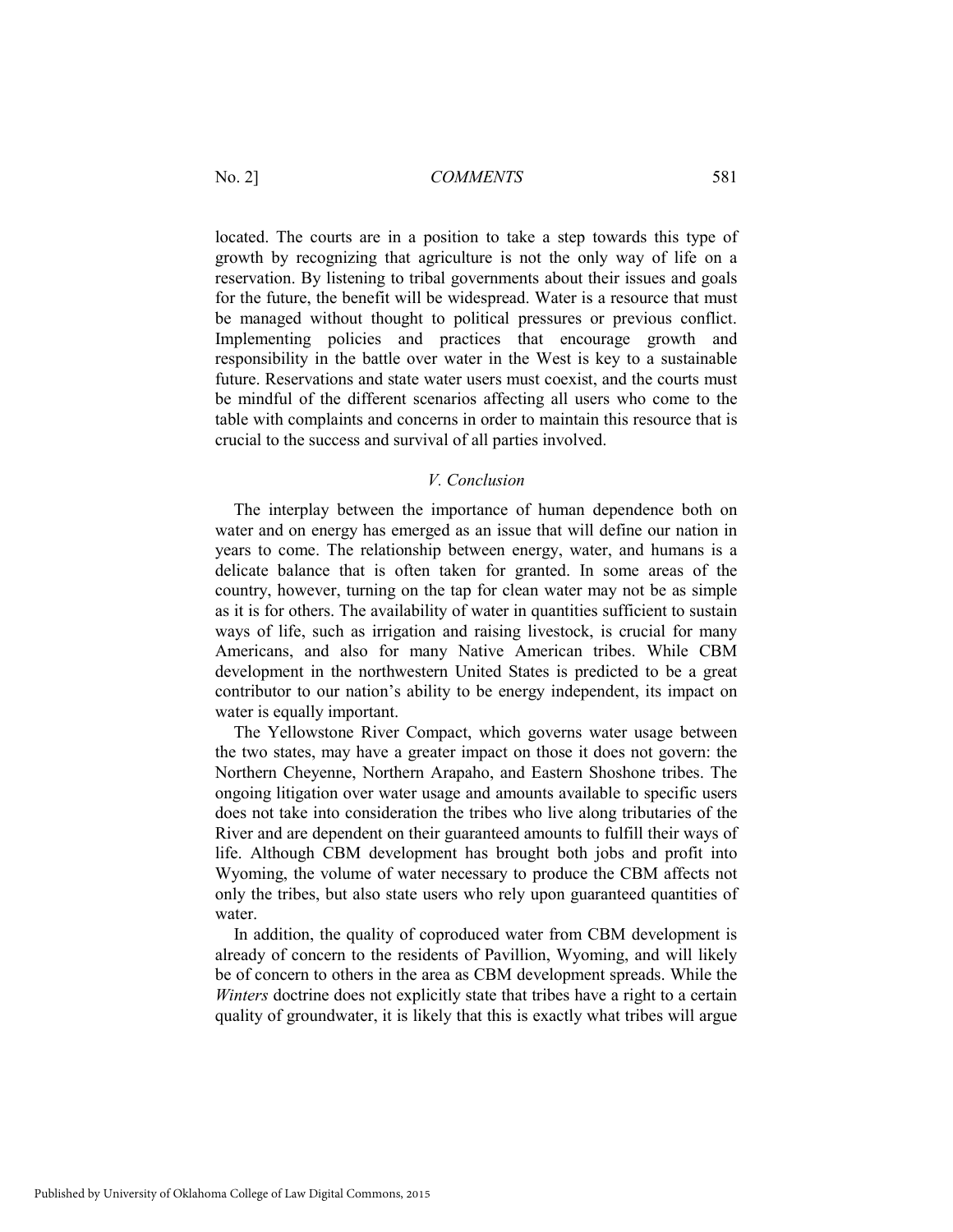if they are subject to the contamination that CBM development can bring. Furthermore, the EPA is likely poised to play an increasingly important role in the research that will be necessary to determine whether contamination directly results from CBM development itself. Strong industry pressures exist on governmental agencies such as the EPA and USGS to look the other way in terms of potential contamination in order to avoid bad press and any holds on development. The tribes may be able to use their influence in both state and federal government, however, to work towards a more compatible solution that addresses the concerns of all parties involved.

The strong tribal presence in the region is a prime opportunity for the issues of water quality and quantity to finally be addressed in the courts. It is established that surface water and groundwater are connected, and it is only logical that a quantity of groundwater should also be reserved to the tribes through the *Winters* doctrine. The amount they are entitled to should additionally be measured by more practical methods than the historicallyused PIA method. Not every reservation is involved in agriculture, and for some, agriculture is altogether impractical and unfeasible. The purpose of the reservations, as courts have begun to realize, is to preserve a home for the tribes, rather than just to preserve an area they can farm. It is more practical to realize the tribes will use their land in ways that will benefit their people and economy, and therefore irrigation is not the only use they have for their water. Supporting their growth benefits all parties involved, and allows tribal members to improve their own lives and the lives of their children for generations to come.

The Supreme Court, in *Montana v. Wyoming*, is uniquely poised to encourage this attitude of sustainability, growth, and responsibility with regards to water rights for all parties. The outcome of this case will define how water users must act in the Northwest where there are multiple water users with concerns ranging from municipal use, agriculture, tourism, and development of natural resources. CBM development is poised to benefit the nation, but the cost at which this alternative energy is obtained must be considered. In the future, the tribes will play a large role in defining the place of CBM development in America's energy future, and it is the job of the courts to respond to their concerns and form practical solutions. These solutions must be comprehensive and all-encompassing to benefit the tribes and all parties involved. This can be accomplished through resolution of the Yellowstone River Compact litigation with the tribes in mind, or through a thorough review of the purposes of the reservations in the region that the tribes call home. The litigation between the two states affects not only the citizens who rely on the water for daily life, municipal and commercial